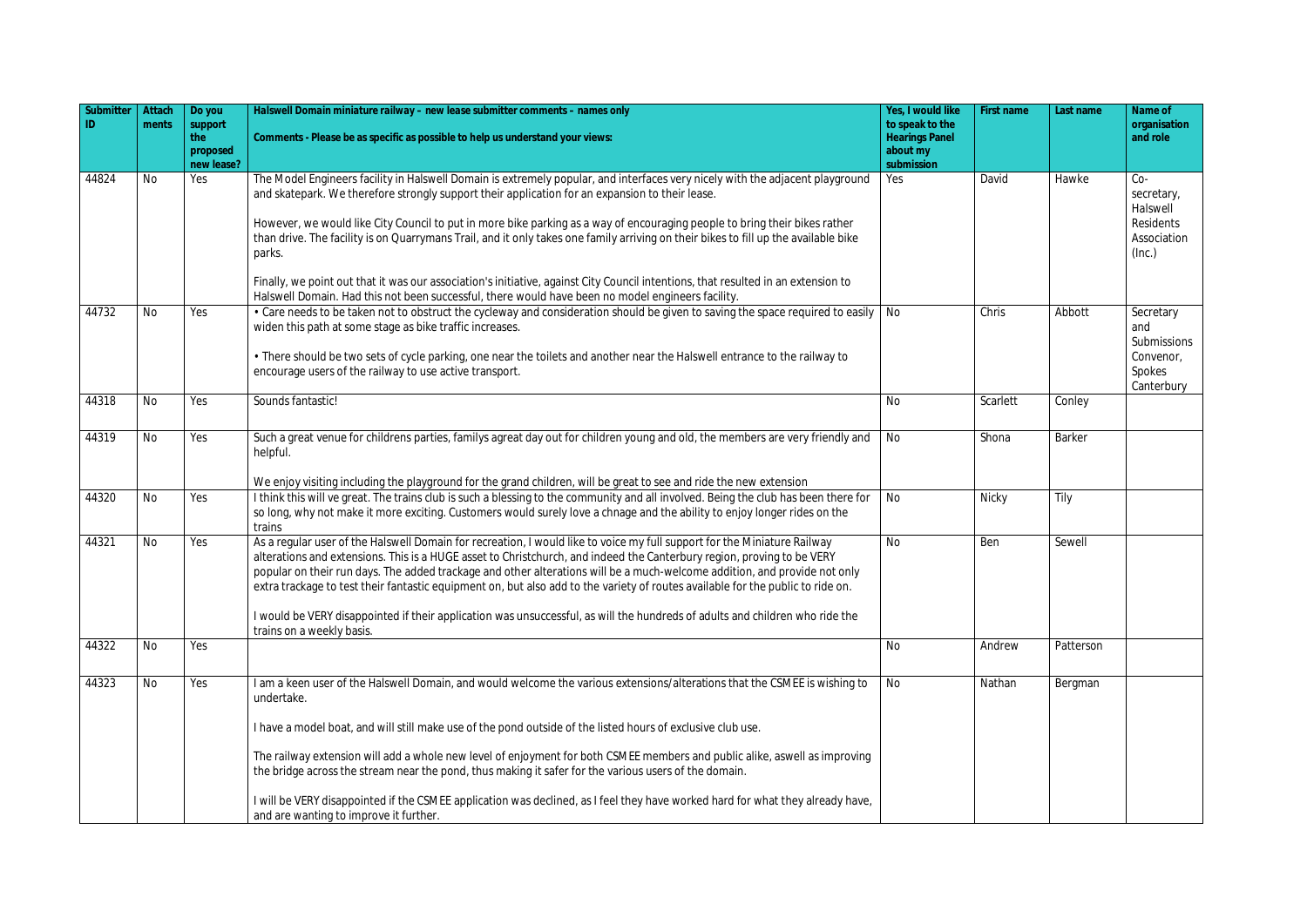| Submitter | Attach    | Do you         | Halswell Domain miniature railway - new lease submitter comments - names only                                                                                                                                                                                             | Yes, I would like                        | First name       | Last name         | Name of                  |
|-----------|-----------|----------------|---------------------------------------------------------------------------------------------------------------------------------------------------------------------------------------------------------------------------------------------------------------------------|------------------------------------------|------------------|-------------------|--------------------------|
|           | ments     | support<br>the | Comments - Please be as specific as possible to help us understand your views:                                                                                                                                                                                            | to speak to the<br><b>Hearings Panel</b> |                  |                   | organisation<br>and role |
|           |           | proposed       |                                                                                                                                                                                                                                                                           | about my                                 |                  |                   |                          |
|           |           | new lease?     |                                                                                                                                                                                                                                                                           | submission                               |                  |                   |                          |
| 44324     | <b>No</b> | Yes            | I feel this is a great contribution to the community as a service for entertaining young and old. This will help draw people from<br>wider areas to support local businesses and help connect people in these uncertain times                                             | No                                       | Jayden           | Randall           |                          |
| 44325     | <b>No</b> | Yes            | The railway enhances the park and does not significantly reduce the enjoyment of park users not interested in the railway.<br>Adequate access to the area should be ensured to the public, particularly at times when the trains are not operating.                       | No                                       | Tim              | Frank             |                          |
| 44326     | No        | Yes            | The model railway and boats are a real asset to the city and deserve to be supported. It is a "happy place" for families. The<br>members of CSMEE do an amazing job.                                                                                                      | No                                       | John             | Begg              |                          |
| 44328     | <b>No</b> | Yes            | The CSMEE is a great asset for the park to have. As a neighbour we enjoy seeing the trains running                                                                                                                                                                        | No                                       | Graeme           | Cook              |                          |
| 44329     | <b>No</b> | Yes            | The CSMME are now an integral feature of the Halswell Domain. As the wider Christchurch community population grows<br>facilities such as the miniature trains and model boating will be ideal for family outings and enthusiasts alike.                                   | <b>No</b>                                | Philip           | Ainsworth         |                          |
|           |           |                | As a long term resident of Halswell I support the CSMME re expansion their rail line and miniature boat initiatives                                                                                                                                                       |                                          |                  |                   |                          |
| 44330     | <b>No</b> | Yes            | This would be fantastic, our boys love the trains. Please go ahead                                                                                                                                                                                                        | No                                       | Ben              | Haines            |                          |
| 44337     | <b>No</b> | Yes            | I fully support the proposed new lease, as the trains provide tremendous enjoyment to the Christchurch community                                                                                                                                                          | <b>No</b>                                | Matthew          | <b>Shallcrass</b> |                          |
| 44339     | No        | Yes            | A great asset to the community, fully support their growth.                                                                                                                                                                                                               | <b>No</b>                                | Jennifer         | Rankin            |                          |
| 44346     | No        | Yes            | The Halswell Domain railway is a wonderful addition to the domain, and has always been very popular when I've visited. I<br>support the proposal to extend the terms of the lease, it's a great asset to the community.                                                   | No                                       | Carey            | Bishop            |                          |
| 44348     | <b>No</b> | Yes            | This is such a wonderful experience for kids (big and small) to learn about railways and spark an early interest in engineering.<br>Please allow the additional land to be leased to support this group to continue their excellent work and service to the<br>community. | No                                       | Elisa            | Knight            |                          |
| 44349     | No        | Yes            | The trains are a popular part of Halswell Domain - happy to support the new developments.                                                                                                                                                                                 | <b>No</b>                                | Mark             | Hamilton          |                          |
| 44350     | No        | Yes            |                                                                                                                                                                                                                                                                           | <b>No</b>                                | selwyn<br>arthur | everett           |                          |
| 44351     | <b>No</b> | Yes            | The CSMEE have bought delight to many people both young and old over the years, and this new extension will create more<br>wonderful memories.                                                                                                                            | No                                       | Tanya            | Robertson         |                          |
| 44352     | <b>No</b> | Yes            | A wonderful family activity for a minimal charge with great people running it                                                                                                                                                                                             | No                                       | Gerardine        | Jones             |                          |
| 44353     | No        | Yes            | The kids all enjoy the miniature trains rides there                                                                                                                                                                                                                       | No                                       | Rebecca          | W                 |                          |
| 44354     | <b>No</b> | Yes            | I think this is fantastic asset we have at the Halswell Domain. The CSMEE people have always been respectful and friendly. This   No<br>is a very popular activity and most importantly is family friendly at an affordable price                                         |                                          | Rebecca          | Kelly             |                          |
| 44355     | <b>No</b> | Yes            |                                                                                                                                                                                                                                                                           | No                                       | Michele          | Moore             |                          |
| 44357     | No        | Yes            |                                                                                                                                                                                                                                                                           | No                                       | Adrianna         | Hucker            |                          |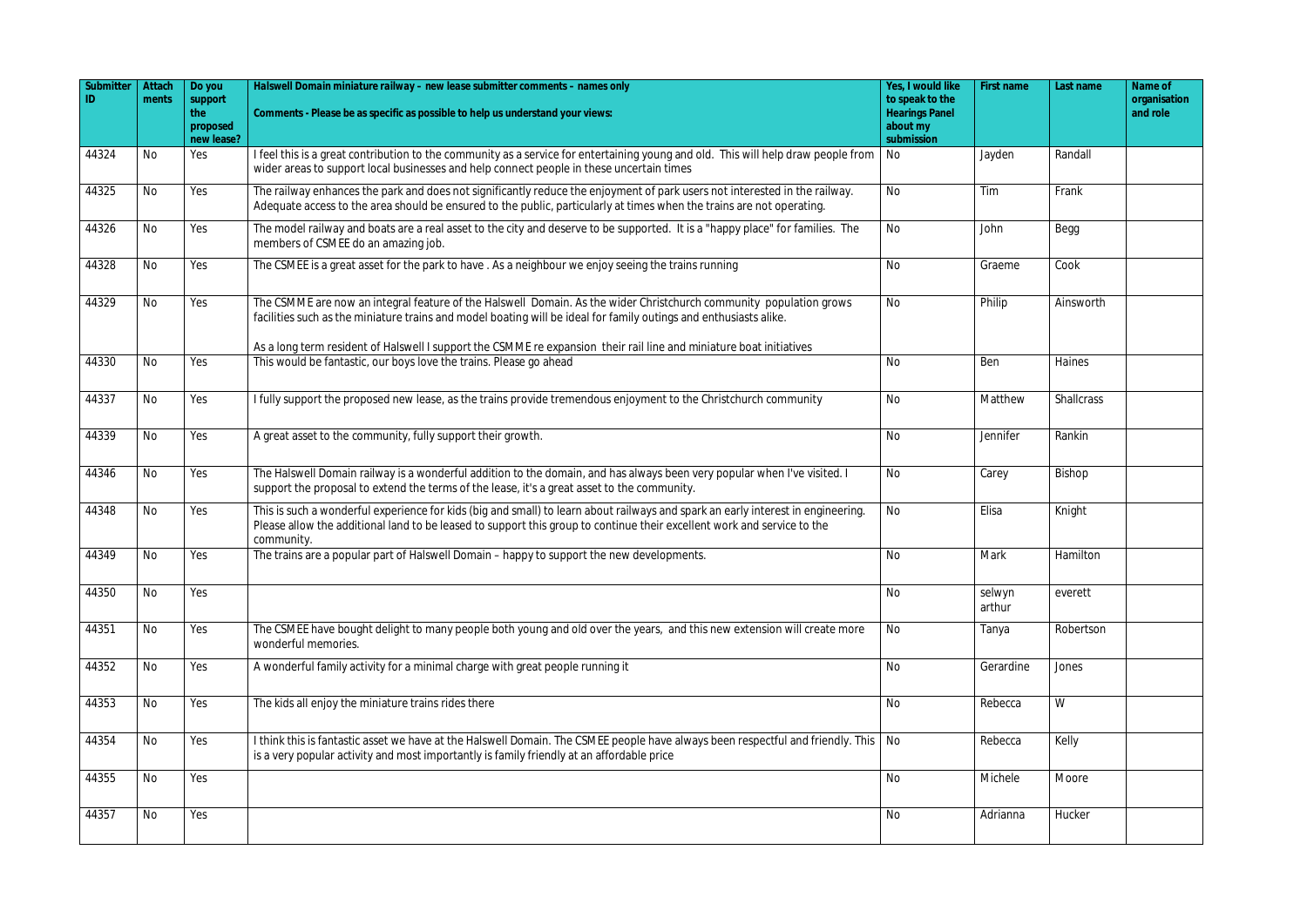| Submitter | Attach    | Do you         | Halswell Domain miniature railway - new lease submitter comments - names only                                                                                                                                                                                                                                                                                                                          | Yes, I would like                        | First name | Last name     | Name of                  |
|-----------|-----------|----------------|--------------------------------------------------------------------------------------------------------------------------------------------------------------------------------------------------------------------------------------------------------------------------------------------------------------------------------------------------------------------------------------------------------|------------------------------------------|------------|---------------|--------------------------|
| ID        | ments     | support<br>the | Comments - Please be as specific as possible to help us understand your views:                                                                                                                                                                                                                                                                                                                         | to speak to the<br><b>Hearings Panel</b> |            |               | organisation<br>and role |
|           |           | proposed       |                                                                                                                                                                                                                                                                                                                                                                                                        | about my                                 |            |               |                          |
|           |           | new lease?     |                                                                                                                                                                                                                                                                                                                                                                                                        | submission                               |            |               |                          |
| 44358     | <b>No</b> | Yes            | Amazing idea!!!                                                                                                                                                                                                                                                                                                                                                                                        | No                                       | Rick       | Winter        |                          |
| 44359     | <b>No</b> | Yes            | Excellent activity in Halswell for mokopuna tamariki whanau                                                                                                                                                                                                                                                                                                                                            | No                                       | Gabby      | stewart       |                          |
| 44360     | <b>No</b> | Yes            | I think it's a bloody great idea.                                                                                                                                                                                                                                                                                                                                                                      | No                                       | James      | Tarrant       |                          |
|           |           |                | Having a longer track will bring more enjoyment for children of the area and for visitors coming to chch.                                                                                                                                                                                                                                                                                              |                                          |            |               |                          |
|           |           |                | It would be great to see more use of there railway track and model boats on the ponds.                                                                                                                                                                                                                                                                                                                 |                                          |            |               |                          |
| 44361     | <b>No</b> | Yes            | This facility is so good for Halswell. Brings joy to so many young and old. Please be reasonable when setting the price for the<br>lease o                                                                                                                                                                                                                                                             | No                                       | Gillian    | Peters        |                          |
| 44362     | <b>No</b> | Yes            | Provides great social value                                                                                                                                                                                                                                                                                                                                                                            | No                                       | Jolene     | Irvine        |                          |
| 44363     | <b>No</b> | Yes            | The Society is doing a great job in providing miniature train rides to families with young children and if they are interested in<br>expanding that operation then as a resudent of the city I support this strongly.                                                                                                                                                                                  | No                                       | In Kyung   | Lee           |                          |
| 44364     | <b>No</b> | Yes            | An absolute asset to the community and the enhancements will only make it better. A wonderful place for all ages to come<br>together.<br>It would be lovely if there was a way to save the tī kōuka - though I realise moving it is probably too big a job for a small<br>volunteer group (but maybe CCC could arrange for that, since CSMEE will continue to take such great care of the area for the | <b>No</b>                                | Shannon    | Corbett       |                          |
| 44365     | <b>No</b> | Yes            | foreseeable future?)<br>I support the proposal. It is a good service in our community.                                                                                                                                                                                                                                                                                                                 | No                                       | Cody       | Cooper        |                          |
|           |           |                |                                                                                                                                                                                                                                                                                                                                                                                                        |                                          |            |               |                          |
| 44366     | <b>No</b> | Yes            | It is a great community asset, at an affordable price.                                                                                                                                                                                                                                                                                                                                                 | No                                       | Rachel     | Geddis        |                          |
| 44367     | No        | Yes            |                                                                                                                                                                                                                                                                                                                                                                                                        | No                                       | Keith      | Osborn        |                          |
| 44368     | No        | Yes            | Their plan certainly doesn't encroach on any other park activities that I've seen. This is a fantastic facility for Halswell and the<br>greater Christchurch area.                                                                                                                                                                                                                                     | No                                       | Glen       | Duffield      |                          |
| 44369     | No        | Yes            |                                                                                                                                                                                                                                                                                                                                                                                                        | No                                       | Angela     | Gombert       |                          |
| 44370     | No        | Yes            | Yes definitely, amazing attraction not just for families, lots of fun. Chch needs more attractions like this on offer.                                                                                                                                                                                                                                                                                 | No                                       | Nadia      | Hurle         |                          |
| 44371     | No        | Yes            | Yes we go there regularly and use the trains. It is a very popular spot for locals and others from around Christchurch.                                                                                                                                                                                                                                                                                | No                                       | Renee      | <b>Browne</b> |                          |
| 44372     | No        | Yes            | I support this as the miniature trains are a fantastic part of our local community.                                                                                                                                                                                                                                                                                                                    | No                                       | Adrian     | Loo           |                          |
| 44373     | No        | Yes            | Absolutely suppoet this! My parents live on Edward Stafford Ave and my nephews love going on the trains                                                                                                                                                                                                                                                                                                | No                                       | Mark       | Parry         |                          |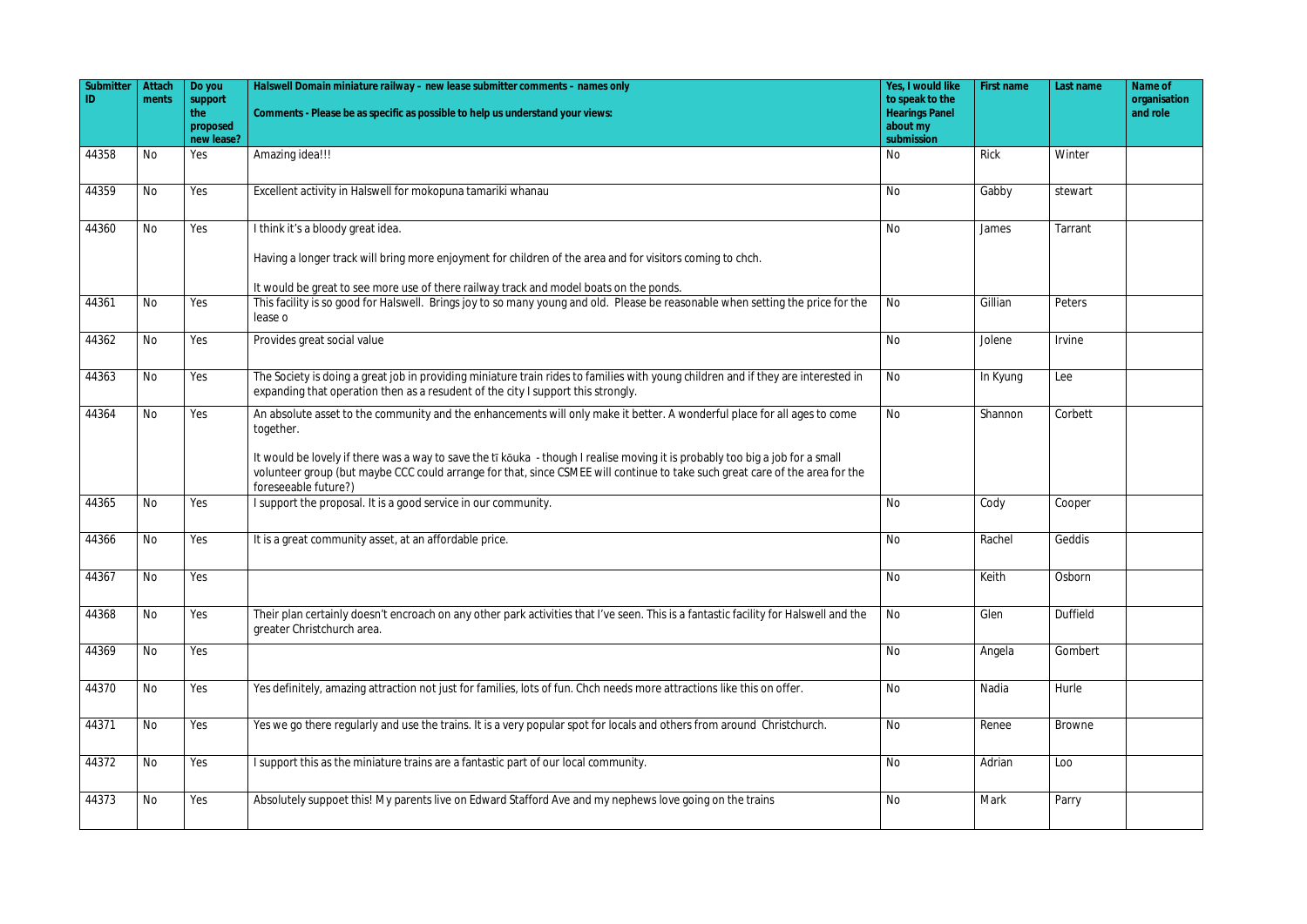| Submitter<br>ID | Attach<br>ments | Do you<br>support             | Halswell Domain miniature railway - new lease submitter comments - names only                                                                                                                                                                                                                                                                                                              | Yes, I would like<br>to speak to the            | First name | Last name   | Name of<br>organisation |
|-----------------|-----------------|-------------------------------|--------------------------------------------------------------------------------------------------------------------------------------------------------------------------------------------------------------------------------------------------------------------------------------------------------------------------------------------------------------------------------------------|-------------------------------------------------|------------|-------------|-------------------------|
|                 |                 | the<br>proposed<br>new lease? | Comments - Please be as specific as possible to help us understand your views:                                                                                                                                                                                                                                                                                                             | <b>Hearings Panel</b><br>about my<br>submission |            |             | and role                |
| 44374           | No              | Yes                           | It looks great and wonderful                                                                                                                                                                                                                                                                                                                                                               | No                                              | James      | Oliver      |                         |
| 44375           | No              | Yes                           | Helps to bolster our community and get people together. Family friendly.                                                                                                                                                                                                                                                                                                                   | <b>No</b>                                       | Kate       | Herriott    |                         |
| 44376           | No              | Yes                           | This is a fantastic asset to the community and Christchurch. It brings enjoyment to many. The playground could certainly do<br>with an upgrade.                                                                                                                                                                                                                                            | No                                              | Renee      | Ponder      |                         |
| 44377           | <b>No</b>       | Yes                           | The miniture raileay is a big asset to Halswell. We have taken our grandchildren there on numerous occasions. To extend the<br>track would be a real bonus.                                                                                                                                                                                                                                | <b>No</b>                                       | Turner     | Julie       |                         |
| 44378           | No              | Yes                           | This is a valuable asset for the local and wider community especially with the increase in density of housing in Halswell and<br>environs. I think this venture benefits both younger and older generations and promotes family interactions. I know of<br>people that come from Northwood to spend time with the trains. Please let this asset continue and improve for years to<br>come. | <b>No</b>                                       | Lynda      | Smit        |                         |
| 44379           | No              | Yes                           | always enjoyed going to the train ride and love watching the boats in the pond                                                                                                                                                                                                                                                                                                             | No                                              | Lien No    | wu          |                         |
| 44380           | No              | Yes                           | It is a very good use of the space, very popular with families and does not detract from the intended use of the domain. It<br>brings people from around Chch to Halswell. The operators are friendly, experienced and safe.                                                                                                                                                               | <b>No</b>                                       | Jake       | Hann        |                         |
| 44381           | No              | Yes                           | I support the lease renewal.<br>A wonderful place to take young children to introduce them to all manner of things. Have visited many times.                                                                                                                                                                                                                                               | No                                              | Nicky      | Sarson      |                         |
| 44382           | <b>No</b>       | Yes                           | A long-standing and much visited resource for our family. A great way to introduce children to all manner of experiences -<br>mechanical, noisy, moving, riding on. Just wonderful. I fully support whatever they plan to do!                                                                                                                                                              | <b>No</b>                                       | Nicky      | Sarson      |                         |
| 44383           | No              | Yes                           | This fantastic volunteer group bring so much joy to our family. It is the highlight of the week for our son and many other train<br>enthusiasts. It would be wonderful for the council and public to support their endeavours. We are lucky to have their presence<br>in our community.                                                                                                    | No                                              | Nicola     | Bunckenburg |                         |
| 44384           | <b>No</b>       | Yes                           | Their work there adds so much value to the area. It is an amazing place for families. They are incredibly generous with their<br>time and investment in to the area.                                                                                                                                                                                                                       | No                                              | Rachael    | Hurren      |                         |
| 44385           | No              | Yes                           |                                                                                                                                                                                                                                                                                                                                                                                            | No                                              | Ruth       | Vercoe      |                         |
| 44386           | No              | Yes                           | This is a fabulous community resource that provides affordable, wholesome entertainment for all ages. We love being able to<br>bring grandad for a ride with the grandkids, bring our own food, enjoy the fresh air and have a memory-building day that we<br>all enjoy without breaking the bank.                                                                                         | No                                              | Kate       | Griffith    |                         |
| 44387           | No              | Yes                           | Very keen to see this wonderful project increase their range of tracks, and also additional activities. My only criticism is CCC<br>need to place additional rubbish bins please, or the placement of a big bin that CSMEE have locked access to dispose of<br>additional rubbish, when they are operating.                                                                                | <b>No</b>                                       | Christine  | Tuapola     |                         |
| 44388           | No              | Yes                           |                                                                                                                                                                                                                                                                                                                                                                                            | <b>No</b>                                       | Ashleigh   | Smith       |                         |
| 44389           | No              | Yes                           |                                                                                                                                                                                                                                                                                                                                                                                            | No                                              | Jonathan   | Grueber     |                         |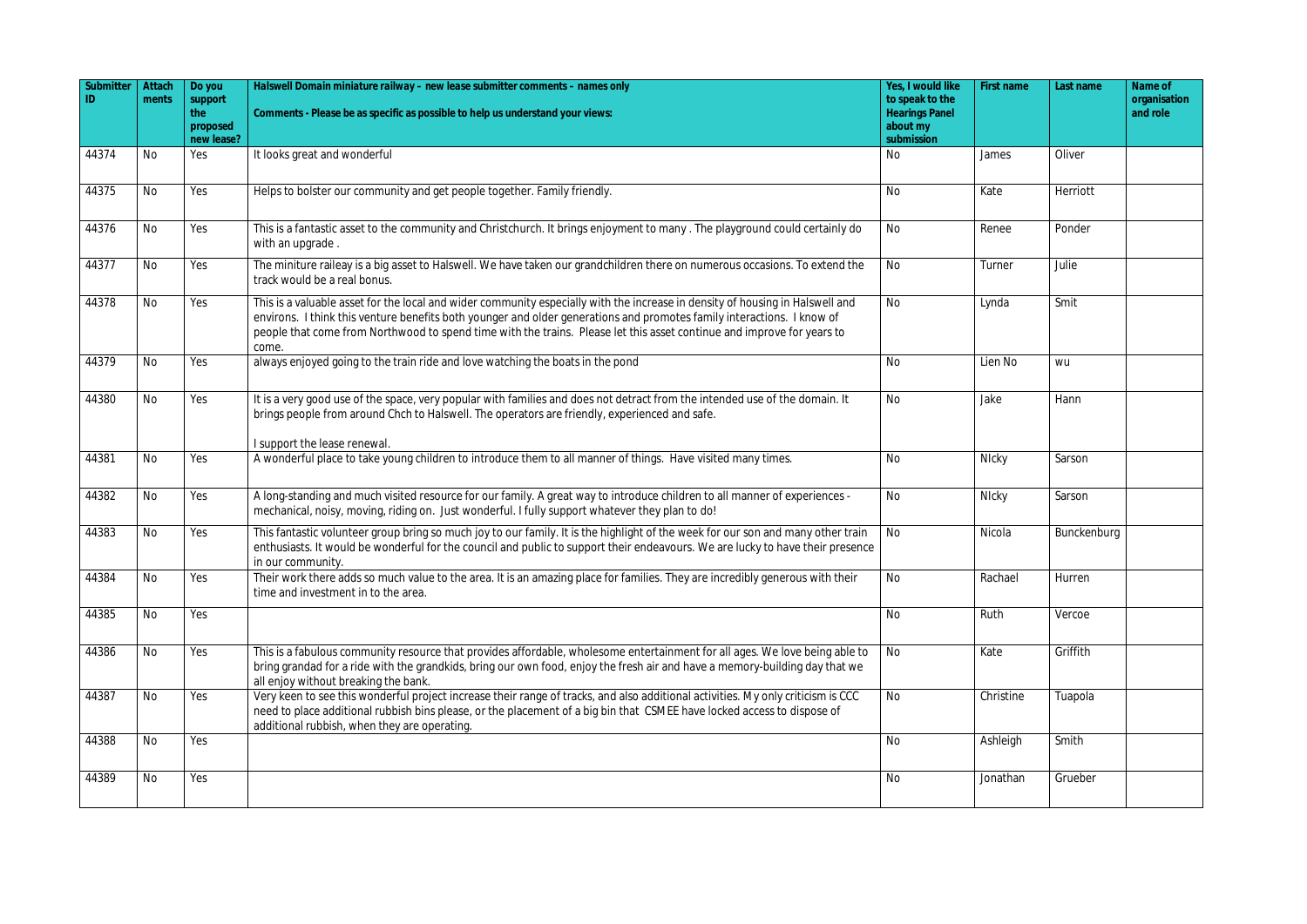| Submitter<br>ID. | Attach    | Do you                 | Halswell Domain miniature railway - new lease submitter comments - names only                                                                                                                                                                                                                                                                                                                          | Yes, I would like<br>to speak to the | First name  | Last name   | Name of                  |
|------------------|-----------|------------------------|--------------------------------------------------------------------------------------------------------------------------------------------------------------------------------------------------------------------------------------------------------------------------------------------------------------------------------------------------------------------------------------------------------|--------------------------------------|-------------|-------------|--------------------------|
|                  | ments     | support<br>the         | Comments - Please be as specific as possible to help us understand your views:                                                                                                                                                                                                                                                                                                                         | <b>Hearings Panel</b>                |             |             | organisation<br>and role |
|                  |           | proposed<br>new lease? |                                                                                                                                                                                                                                                                                                                                                                                                        | about my<br>submission               |             |             |                          |
| 44390            | <b>No</b> | Yes                    |                                                                                                                                                                                                                                                                                                                                                                                                        | No                                   | Richard     | Hallum      |                          |
|                  |           |                        |                                                                                                                                                                                                                                                                                                                                                                                                        |                                      |             |             |                          |
| 44391            | <b>No</b> | Yes                    | This is excellent for Halswell. Always so popular with families & affordable healthy fun.                                                                                                                                                                                                                                                                                                              | No                                   | Janet       | Chambers    |                          |
| 44392            | No        | Yes                    |                                                                                                                                                                                                                                                                                                                                                                                                        | <b>No</b>                            | Rebecca     | Williamson  |                          |
| 44393            | <b>No</b> | Yes                    | The Halswell miniature railway is great fun for all ages, a new track extension would surely enhance a great family experience.                                                                                                                                                                                                                                                                        | No                                   | Summerfield | Nikita      |                          |
| 44394            | <b>No</b> | Yes                    | It's a great asset to the domain. Kids and adults of all ages love it.                                                                                                                                                                                                                                                                                                                                 | <b>No</b>                            | Ellie       | Bateman     |                          |
| 44395            | <b>No</b> | Yes                    | I support this as they have been great caretakers off the land they already lease and provide an affordable day out for young<br>families.                                                                                                                                                                                                                                                             | No                                   | Suzanne     | Summerfield |                          |
|                  |           |                        | The Canterbury Society of Model and Experimental Engineers have invested significant time and resources into developing<br>their facilities at Halswell Domain over the years and their miniature railway is very popular. I trust that they will carry out<br>planting and improvements as promised. Having extra track length will add to the excitement for children and d those young<br>at heart. |                                      |             |             |                          |
| 44396            | No        | Yes                    | Really supportive of this proposal. It's very popular with the kids and making it longer will greatly enhance the experience.                                                                                                                                                                                                                                                                          | No                                   | Paul        | May         |                          |
| 44397            | <b>No</b> | Yes                    | 100%!!! The miniature trains are so unique and an amazing activity for families! The affordability and location makes it super<br>accessible and it's always so well attended. It would be amazing to see this extended! This is my sons favourite activity and we<br>attend regularly. I don't think we'd have any other reason to go to the domain!                                                  | No                                   | Shannon     | Beardsley   |                          |
| 44398            | No        | Yes                    | More outside activities for kids/families.                                                                                                                                                                                                                                                                                                                                                             | <b>No</b>                            | Melanie     | Blacktopp   |                          |
| 44399            | No        | Yes                    |                                                                                                                                                                                                                                                                                                                                                                                                        | No                                   | Simon       | Shierlaw    |                          |
| 44400            | No        | Yes                    | Were else can a family go and spend \$20 for a full day of fun.<br>What's more it may encourage the youth to experiment with engineering.                                                                                                                                                                                                                                                              | No                                   | Luke        | James       |                          |
|                  |           |                        | Which is not a bad thing.                                                                                                                                                                                                                                                                                                                                                                              |                                      |             |             |                          |
| 44401            | <b>No</b> | Yes                    | Would love to see it expanded love taking my grandson and daughter who's in a wheelchair                                                                                                                                                                                                                                                                                                               | No                                   | Julia       | Templeton   |                          |
|                  |           |                        | expansion would be fantastic                                                                                                                                                                                                                                                                                                                                                                           |                                      |             |             |                          |
| 44402            | No        | Yes                    |                                                                                                                                                                                                                                                                                                                                                                                                        | No                                   | David       | Houston     |                          |
| 44403            | <b>No</b> | Yes                    | It's a great asset that both young & old enjoy.                                                                                                                                                                                                                                                                                                                                                        | <b>No</b>                            | Jeffrey     | Harrison    |                          |
| 44404            | <b>No</b> | Yes                    |                                                                                                                                                                                                                                                                                                                                                                                                        | No                                   | Sarah       | Rigden      |                          |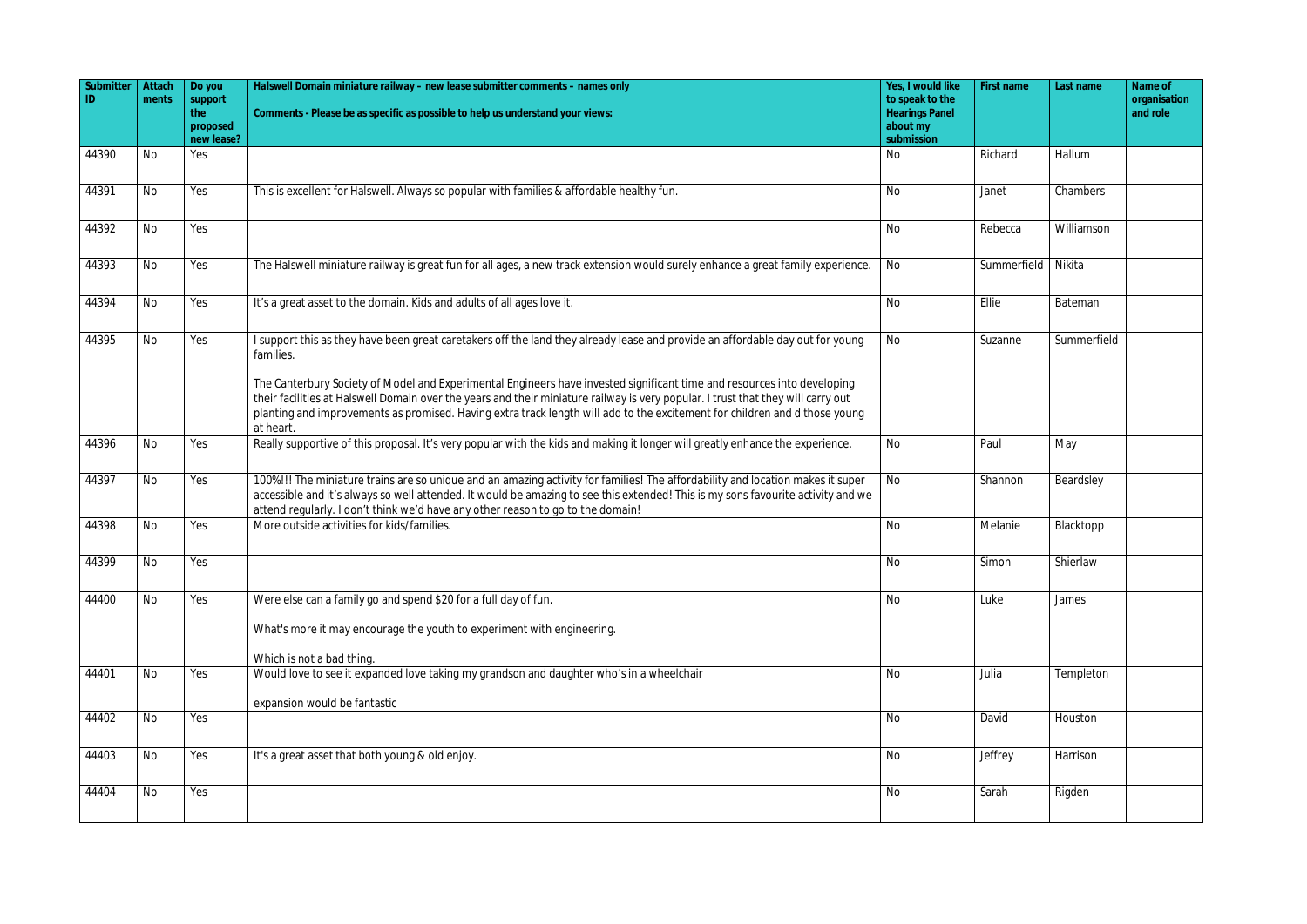| Submitter | Attach    | Do you            | Halswell Domain miniature railway - new lease submitter comments - names only                                                                                                                                                                                                                                                                                                                                                             | Yes, I would like                        | First name          | Last name                         | Name of                  |
|-----------|-----------|-------------------|-------------------------------------------------------------------------------------------------------------------------------------------------------------------------------------------------------------------------------------------------------------------------------------------------------------------------------------------------------------------------------------------------------------------------------------------|------------------------------------------|---------------------|-----------------------------------|--------------------------|
| ID        | ments     | support<br>the    | Comments - Please be as specific as possible to help us understand your views:                                                                                                                                                                                                                                                                                                                                                            | to speak to the<br><b>Hearings Panel</b> |                     |                                   | organisation<br>and role |
|           |           | proposed          |                                                                                                                                                                                                                                                                                                                                                                                                                                           | about my                                 |                     |                                   |                          |
| 44405     | No        | new lease?<br>Yes | It's great cheap family fun.                                                                                                                                                                                                                                                                                                                                                                                                              | submission<br>No                         | Kim                 | Hammond                           |                          |
|           |           |                   |                                                                                                                                                                                                                                                                                                                                                                                                                                           |                                          |                     |                                   |                          |
| 44406     | No        | Yes               | Such a great attraction for Halswell! Can't wait to take my daughter here when she's older!                                                                                                                                                                                                                                                                                                                                               | No                                       | Kirsten             | Stagg                             |                          |
| 44407     | No        | Yes               | A fantastic community group.                                                                                                                                                                                                                                                                                                                                                                                                              | <b>No</b>                                | Rob                 | Benden                            |                          |
| 44408     | <b>No</b> | Yes               | They do a good job and provide a great public service.                                                                                                                                                                                                                                                                                                                                                                                    | No                                       | Glen                | Anthony                           |                          |
| 44409     | No        | Yes               | These people have provided great entertainment for years. Let's help them do more.                                                                                                                                                                                                                                                                                                                                                        | <b>No</b>                                | Mark                | Irwin                             |                          |
| 44410     | No        | Yes               | It's a great asset for Halswell and the track minimises its footprint by running as close as possible to the existing track. No<br>issues with formalising the pond arrangements either.                                                                                                                                                                                                                                                  | No                                       | Cameron             | Paintin                           |                          |
| 44411     | No        | Yes               | An excellent resource and use of resources (land). The surrounding land is well suited for this development of the railway and<br>being publicly owned land, the commitment of the club to maintain this land would reduce ratepayer costs for current<br>maintenance. This extension of the railway also would increase the enjoyment of those who both belong to the club and pay<br>the very small fee to go for a ride on the trains. | No                                       | Jake                | Agnew                             |                          |
|           |           |                   | As someone who has taken their daughter, nieces and nephews on the train many many times, extending the lease and the<br>area the club can use is an investment in the many generations of children and families who have and will continue to enjoy<br>this fantastic amenity.                                                                                                                                                           |                                          |                     |                                   |                          |
| 44412     | No        | Yes               | We need more attractions like this in Christchurch particularly on land that has few other uses and encourages participation of<br>all ages as well as family fun.                                                                                                                                                                                                                                                                        | No                                       | Gerald &<br>Susanne | Robertson                         |                          |
| 44413     | No        | Yes               | I think there a lot of value that this society                                                                                                                                                                                                                                                                                                                                                                                            | <b>No</b>                                | Andrew              | Yip                               |                          |
| 44414     | No        | Yes               | It's a great place and way to spend time with the family.                                                                                                                                                                                                                                                                                                                                                                                 | No                                       | Chris               | Moore                             |                          |
| 44415     | No        | Yes               | The Canterbury Society of Model and Experimental Engineers are fantastic stewards of public land and provide a great family<br>activity for all ages. Increasing the capacity they can handle with this new line sounds like a great idea.                                                                                                                                                                                                | No                                       | James               | Graham                            |                          |
| 44416     | No        | Yes               | Please grant an extension to their lease - this is a fantastic resource for Halswell and Christchurch. It is wonderful to get the<br>kids out enjoying the outdoors and learning about science. Some of the drivers are so knowledgeable and are happy to share.<br>It is obvious that the volunteers get a lot out of it and the area is perfectly usable when the trains are not running. Please let<br>this go ahead!!                 | <b>No</b>                                | Wendy               | Goodbrand                         |                          |
| 44417     | No        | Yes               | It's a wonderful family oriented site, let it expand to accommodate even more fun for everyone                                                                                                                                                                                                                                                                                                                                            | <b>No</b>                                | Jill                | Abel                              |                          |
| 44418     | No        | Yes               | Excellent use of facilities                                                                                                                                                                                                                                                                                                                                                                                                               | <b>No</b>                                | PAUL                | <b>WILLMOTT-</b><br><b>DALTON</b> |                          |
| 44419     | No        | Yes               |                                                                                                                                                                                                                                                                                                                                                                                                                                           | No                                       | Helen               | Marsden                           |                          |
| 44420     | No        | Yes               |                                                                                                                                                                                                                                                                                                                                                                                                                                           | <b>No</b>                                | Ella                | Cleary                            |                          |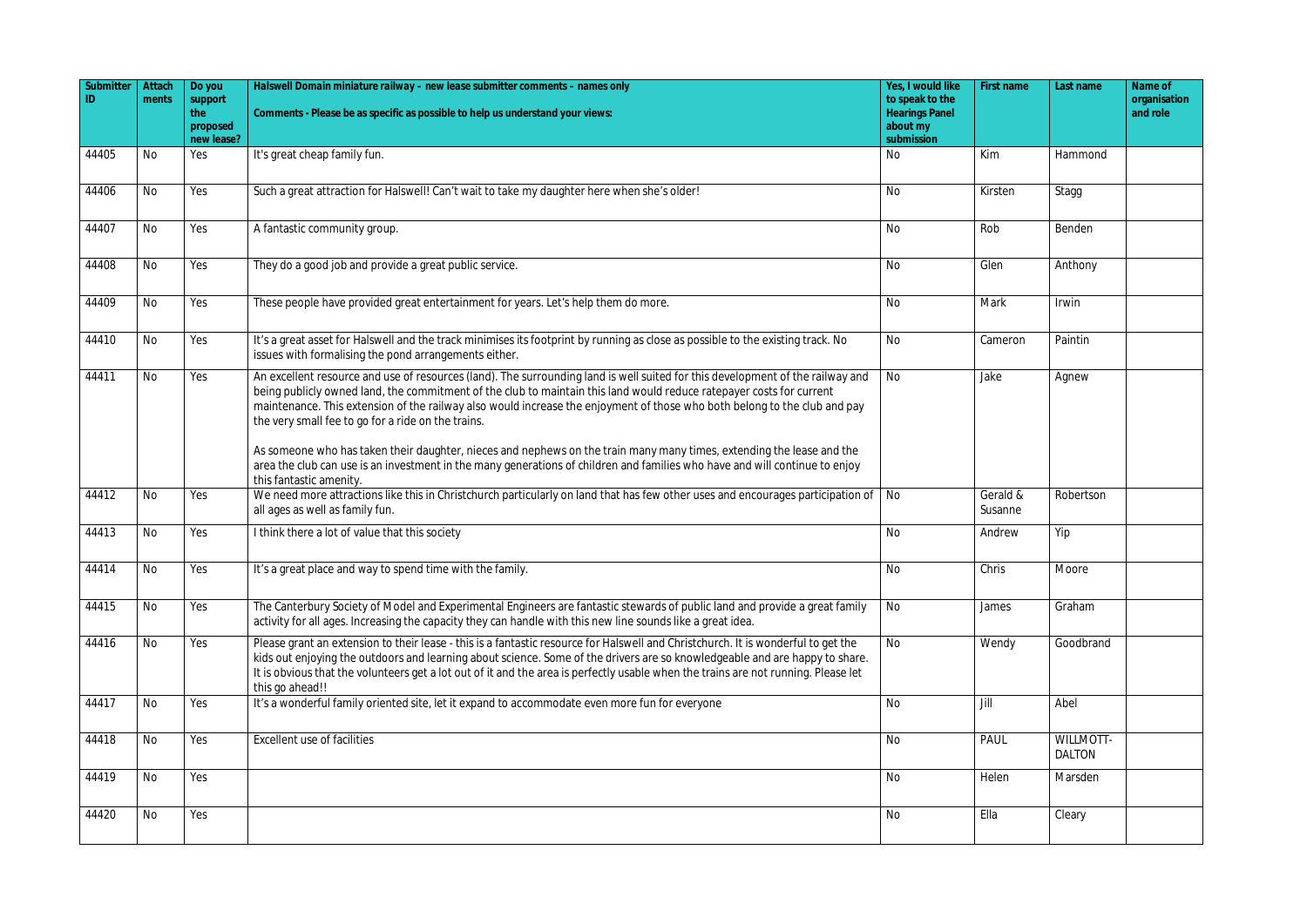| Submitter | Attach<br>ments | Do you<br>support             | Halswell Domain miniature railway - new lease submitter comments - names only                                                                                                                                                                                                                                                                                                                                                                                                                                                                                                                                                                                                                              | Yes, I would like<br>to speak to the            | First name | Last name         | Name of<br>organisation |
|-----------|-----------------|-------------------------------|------------------------------------------------------------------------------------------------------------------------------------------------------------------------------------------------------------------------------------------------------------------------------------------------------------------------------------------------------------------------------------------------------------------------------------------------------------------------------------------------------------------------------------------------------------------------------------------------------------------------------------------------------------------------------------------------------------|-------------------------------------------------|------------|-------------------|-------------------------|
|           |                 | the<br>proposed<br>new lease? | Comments - Please be as specific as possible to help us understand your views:                                                                                                                                                                                                                                                                                                                                                                                                                                                                                                                                                                                                                             | <b>Hearings Panel</b><br>about my<br>submission |            |                   | and role                |
| 44421     | <b>No</b>       | Yes                           |                                                                                                                                                                                                                                                                                                                                                                                                                                                                                                                                                                                                                                                                                                            | No                                              | Kelly      | Donachie          |                         |
| 44422     | <b>No</b>       | Yes                           | Good use of the domain                                                                                                                                                                                                                                                                                                                                                                                                                                                                                                                                                                                                                                                                                     | No                                              | Philip     | Painter           |                         |
| 44423     | <b>No</b>       | Yes                           | A great community event for families, would love to see it grow                                                                                                                                                                                                                                                                                                                                                                                                                                                                                                                                                                                                                                            | <b>No</b>                                       | Catherine  | $\mathsf C$       |                         |
| 44424     | <b>No</b>       | Yes                           | This facility is a great asset to the local community. The CSMEE provides a unique way to enjoy one of ChCh's many parks<br>and further enhances the Halswell Domain. The proposal, in my opinion, has a minimal intrusion onto the existing domain<br>area, so would have negligible impacts on other users, while enhancing the utility of the existing facility for both the CSMEE<br>members and the general public.                                                                                                                                                                                                                                                                                   | No                                              | Murray     | Trim              |                         |
| 44425     | <b>No</b>       | Yes                           | I fully support this initiative.                                                                                                                                                                                                                                                                                                                                                                                                                                                                                                                                                                                                                                                                           | <b>No</b>                                       | John       | Azuela            |                         |
| 44426     | <b>No</b>       | Yes                           | CCC. Let them have the land lease free.                                                                                                                                                                                                                                                                                                                                                                                                                                                                                                                                                                                                                                                                    | No                                              | Steve      | Maynard-<br>Smith |                         |
| 44427     | No              | Yes                           | Please allow this to happen. What an awesome activity we have avaliable in the community, expanding it makes sense!                                                                                                                                                                                                                                                                                                                                                                                                                                                                                                                                                                                        | No                                              | Cooper     | Sophie            |                         |
| 44428     | <b>No</b>       | Yes                           | It will be a good use of park lands for the enjoyment of all                                                                                                                                                                                                                                                                                                                                                                                                                                                                                                                                                                                                                                               | No                                              | Peter      | Stanley           |                         |
| 44429     | <b>No</b>       | Yes                           | This organisation has operated giving hours of pleasure, fascination and fun to youngsters over decades. They have always<br>had well maintained grounds as far back as their time in Addington. The members have been generous with their time to<br>young children, showing them how they work and answering questions. A great asset to ChCh. I am not involved with this<br>group but have grateful memories of trips with my son who has sensory processing disorder. The outside environment and his<br>fascination with the trains would enable him to have a lovely outing Nd even a birthday party which was too hard for him to<br>endure in so many other places.                               | No                                              | Barbara    | Price             |                         |
| 44430     | No              | Yes                           |                                                                                                                                                                                                                                                                                                                                                                                                                                                                                                                                                                                                                                                                                                            | No                                              | Malcolm    | Birchfield        |                         |
| 44431     | <b>No</b>       | Yes                           | Fantastic event for many cantabrians and also good for children to experience the trains and the history of the engines, great<br>to extend the railway and more of the remote boats on the pond for all to watch and partake                                                                                                                                                                                                                                                                                                                                                                                                                                                                              | No                                              | P          | Stark             |                         |
| 44432     | No              | Yes                           | These people are an asset to the city and their activities should be supported on all levels. As they are self funding, it is a win<br>win on all counts.<br>They are making use of otherwise unutilised land and maintaining it as well. The technology they showcase is amazing and<br>there is virtually no noise when they are operating. Obviously very popular with the public now that they operate on a regular<br>basis from this site. CSMEE has been around for a long time and their activities should be encouraged as much as possible. As<br>long as the public can access the pond outside the times they wish to have exclusive use then I have no problem with the<br>submission ar all. | No                                              | Geoff      | Tie               |                         |
| 44433     | No              | Yes                           | Awesome community attraction and they look after the area well                                                                                                                                                                                                                                                                                                                                                                                                                                                                                                                                                                                                                                             | <b>No</b>                                       | Elvina     | Clarke            |                         |
| 44435     | <b>No</b>       | Yes                           | Public place just give it to them, the do more good than harm  not hard to see its for little children to enjoy                                                                                                                                                                                                                                                                                                                                                                                                                                                                                                                                                                                            | No                                              | Dion       | Roberts           |                         |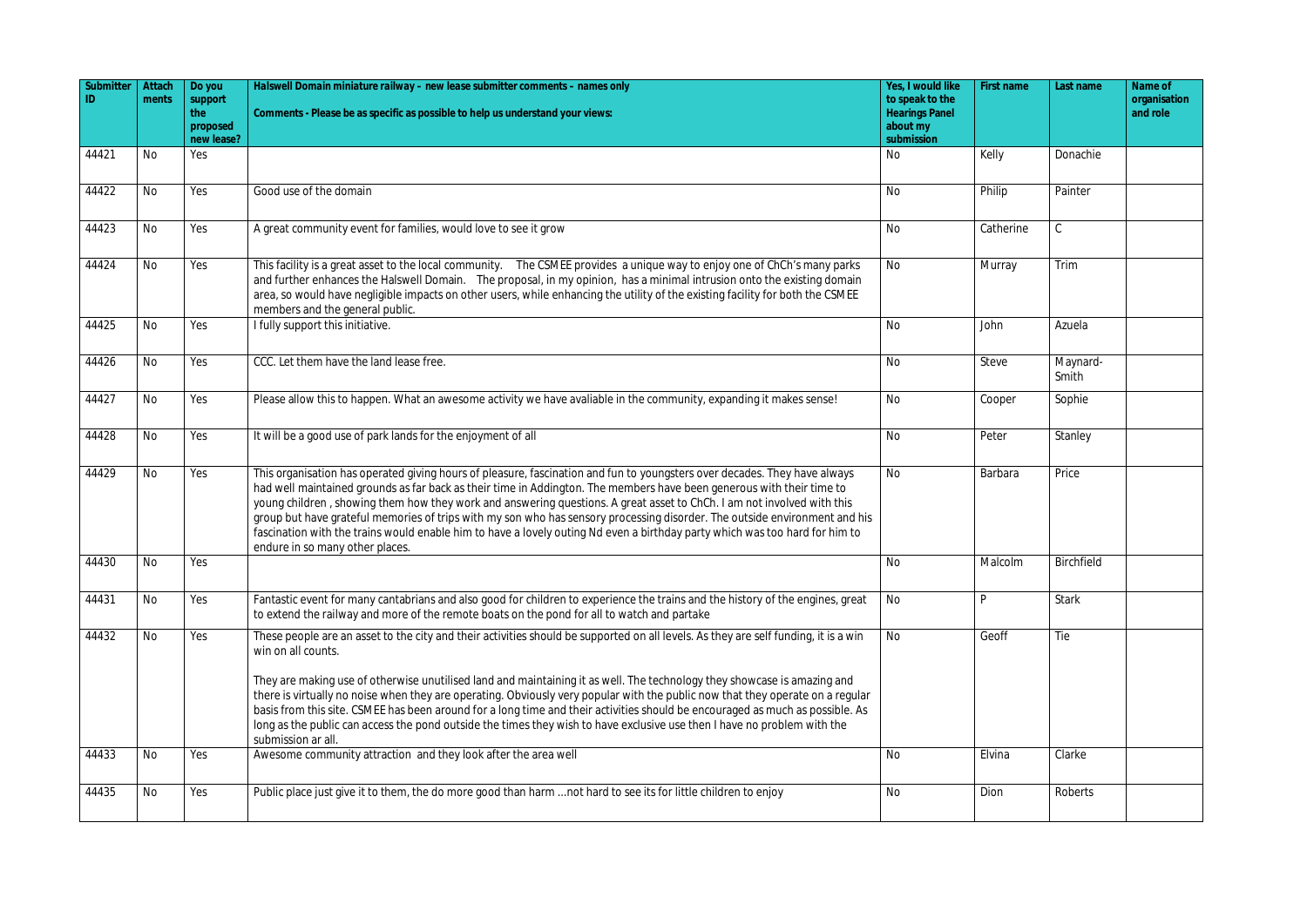| Submitter<br>ID. | Attach<br>ments | Do you<br>support<br>the | Halswell Domain miniature railway - new lease submitter comments - names only<br>Comments - Please be as specific as possible to help us understand your views:                                                                                                                                      | Yes, I would like<br>to speak to the<br><b>Hearings Panel</b> | First name | Last name  | Name of<br>organisation<br>and role |
|------------------|-----------------|--------------------------|------------------------------------------------------------------------------------------------------------------------------------------------------------------------------------------------------------------------------------------------------------------------------------------------------|---------------------------------------------------------------|------------|------------|-------------------------------------|
|                  |                 | proposed<br>new lease?   |                                                                                                                                                                                                                                                                                                      | about my<br>submission                                        |            |            |                                     |
| 44436            | <b>No</b>       | Yes                      | Absolutely 110% behind the extension projectGO FOR ITThese guys are a major asset to this community.                                                                                                                                                                                                 | No                                                            | John       | Moore      |                                     |
| 44437            | <b>No</b>       | Yes                      | The rail way is a great asset to entertain kids and makes good use of the space in the park.                                                                                                                                                                                                         | No                                                            | Gareth     | Taylor     |                                     |
| 44438            | No              | Yes                      | My son is now passed the age to enjoy this but what a fabulous asset it is. I fully support the project and believe it is an<br>appropriate use of public land and that the public service these volunteers provide far exceeds the opportunity cost of the use<br>of the land.                      | <b>No</b>                                                     | Adele      | Radburnd   |                                     |
| 44439            | <b>No</b>       | Yes                      | We love the mini trains. Real asset to the community.<br>Please allow a food stand/truck (preferably my ccc registered Hotdog cart Heavenly Hotdogs) to attend.                                                                                                                                      | <b>No</b>                                                     | Jessica    | Robertshaw |                                     |
| 44440            | <b>No</b>       | Yes                      | It is an amazing family friendly activity. One of the best in Christchurch and I love that it is run regularly. We don't have<br>enough of these quality activities in Christchurch and this one clearly deserves to expand.                                                                         | <b>No</b>                                                     | Diana      | Nguyen     |                                     |
| 44441            | No              | Yes                      | Asset to the West Chch community and young kids.<br>Totally support this adventure                                                                                                                                                                                                                   | <b>No</b>                                                     | Matt       | Adair      |                                     |
| 44442            | <b>No</b>       | Yes                      | It is an excellent facility, our children love visiting the mini trains and would love to visit once the track is extended. Well done<br>to all the volunteers for building such a wonderful attraction!                                                                                             | No                                                            | Jonnette   | Malley     |                                     |
| 44443            | <b>No</b>       | Yes                      |                                                                                                                                                                                                                                                                                                      | <b>No</b>                                                     | Ursula     | Dougherty  |                                     |
| 44444            | No              | No                       | I support the lease, but only if they do more mitigation work to minimize the impact on existing vegetation. The idea that<br>15sqm of mature trees have to be removed to allow for this railway to be extended seems flawed in the extreme. We need to<br>preserve mature trees, not cut them down. | <b>No</b>                                                     | William    | Stewart    |                                     |
|                  |                 |                          | Please ammend the proposal to account for harm reduction to existing mature trees. Finally, new vegetation plantings should<br>only include eco-sourced natives.                                                                                                                                     |                                                               |            |            |                                     |
| 44445            | No              | Yes                      | This is a great asset for Halswell, both for the young and the old, the children love the trains. The more track the better.                                                                                                                                                                         | No                                                            | Peter      | Wright     |                                     |
| 44446            | <b>No</b>       | Yes                      | This is an amazing facility and offers a great day out.                                                                                                                                                                                                                                              | No                                                            | Nicholas   | Hill       |                                     |
| 44447            | <b>No</b>       | Yes                      | Fully support.<br>The Halswell Miniature Railway is a wonderful place. I have taken many locals and visitors there, and people of all ages have<br>always enjoyed it. It is run by dedicated volunteers, who love trains and putting a smile on visitors faces - it is never about                   | Yes                                                           | Shirish    | Paranjape  |                                     |
|                  |                 |                          | money. Where else can you get a ride behind a cute little steam locomotive for \$2?!                                                                                                                                                                                                                 |                                                               |            |            |                                     |
| 44449            | <b>No</b>       | Yes                      | It's a fantastic family train park the children love it.                                                                                                                                                                                                                                             | No                                                            | Sandra     | Odgers     |                                     |
| 44450            | No              | Yes                      |                                                                                                                                                                                                                                                                                                      | No                                                            | Donna      | Stewart    |                                     |
| 44451            | <b>No</b>       | Yes                      |                                                                                                                                                                                                                                                                                                      | No                                                            | Ken        | Henry      |                                     |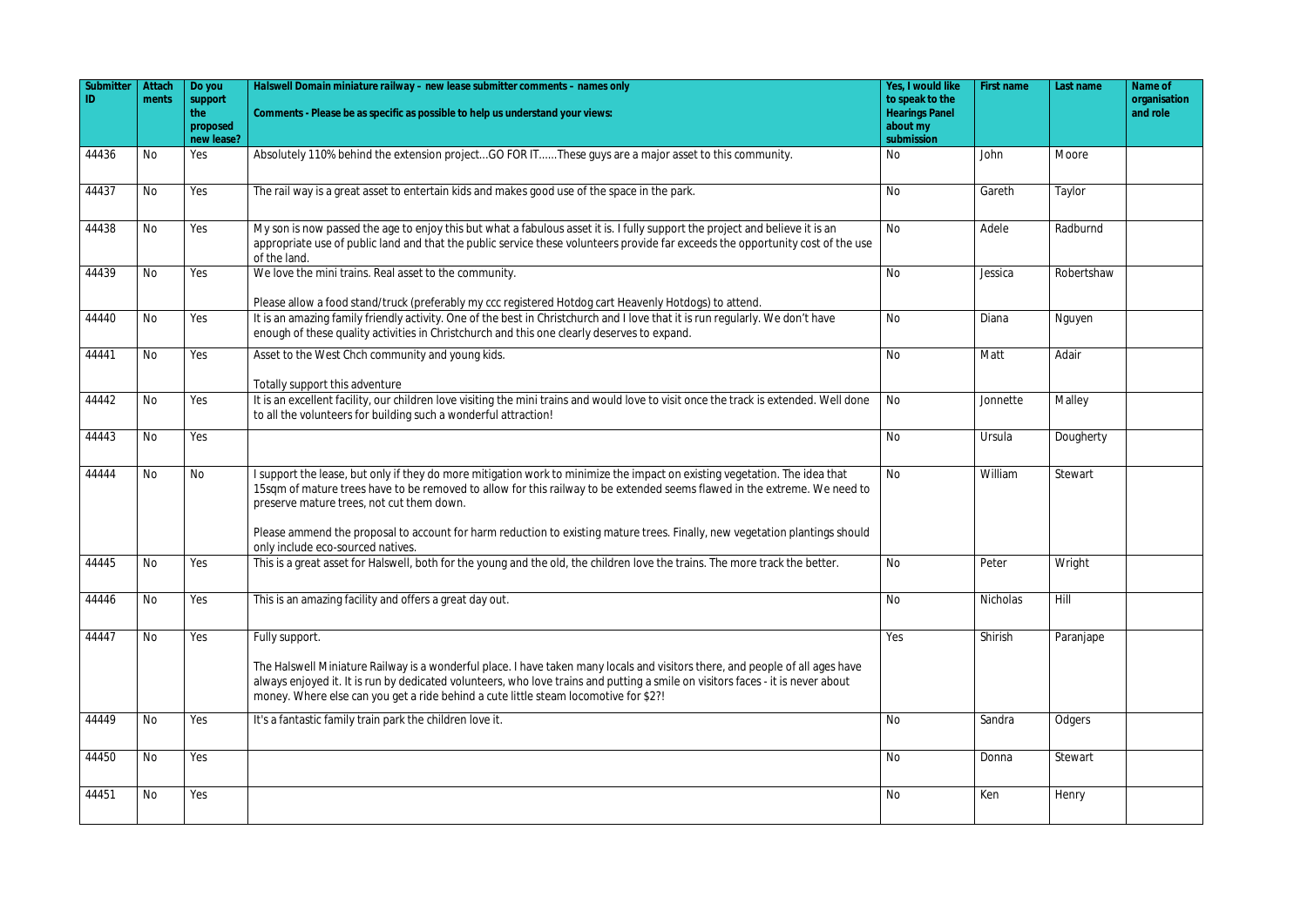| Submitter<br>ID | Attach<br>ments | Do you<br>support      | Halswell Domain miniature railway - new lease submitter comments - names only                                                                                                                                                                                                                                                   | Yes, I would like<br>to speak to the | First name | Last name     | Name of<br>organisation |
|-----------------|-----------------|------------------------|---------------------------------------------------------------------------------------------------------------------------------------------------------------------------------------------------------------------------------------------------------------------------------------------------------------------------------|--------------------------------------|------------|---------------|-------------------------|
|                 |                 | the                    | Comments - Please be as specific as possible to help us understand your views:                                                                                                                                                                                                                                                  | <b>Hearings Panel</b>                |            |               | and role                |
|                 |                 | proposed<br>new lease? |                                                                                                                                                                                                                                                                                                                                 | about my<br>submission               |            |               |                         |
| 44452           | No              | Yes                    | Any increased usage of these community owned assests is positive.                                                                                                                                                                                                                                                               | No                                   | Peter      | Capon         |                         |
| 44453           | No              | Yes                    |                                                                                                                                                                                                                                                                                                                                 | <b>No</b>                            | Anthony    | Downs         |                         |
| 44454           | No              | Yes                    | Fantastic area for kids, they deserve more room                                                                                                                                                                                                                                                                                 | <b>No</b>                            | Andrew     | Smith         |                         |
| 44455           | <b>No</b>       | Yes                    |                                                                                                                                                                                                                                                                                                                                 | No                                   | Melissa    | <b>Brown</b>  |                         |
| 44456           | No              | Yes                    | There is an existing temporary 2 planks of wood which is a footbridge used by many Domain residents and sports players.                                                                                                                                                                                                         | <b>No</b>                            | Prawindra  | Mukhia        |                         |
|                 |                 |                        | The proposed layout shows the train line running over it. We expect provisions for foot traffic to be made as well over the<br>creek. Kindly confirm that this will be included in the project.                                                                                                                                 |                                      |            |               |                         |
| 44457           | No              | Yes                    | The railway is a great family attraction and a good use of this community space. The needs of other psrk users had been<br>considered and so I support this proposed new lease.                                                                                                                                                 | <b>No</b>                            | Arthur     | McGregor      |                         |
| 44459           | No              | Yes                    |                                                                                                                                                                                                                                                                                                                                 | <b>No</b>                            | Richard    | <b>Morris</b> |                         |
| 44462           | No              | Yes                    | This is a great community focused group. The upkeep and ongoing maintenance by these volunteers helps create an amazing<br>space for all, not just families. The cabbage tree could be relocated to attempt regrowth in a new location. I would hope that<br>this gets the necessary approval to progress for another 15 years. | <b>No</b>                            | Georgia    | Carpenter     |                         |
| 44464           | No              | Yes                    |                                                                                                                                                                                                                                                                                                                                 | <b>No</b>                            | Allan      | Genefaas      |                         |
| 44465           | No              | Yes                    | We support the extension as it brings people together. It also utilises land that is poorly used.                                                                                                                                                                                                                               | No                                   | Mark       | Nuthall       |                         |
|                 |                 |                        | It would be good to include walking access on the proposed bridge                                                                                                                                                                                                                                                               |                                      |            |               |                         |
| 44466           | No              | Yes                    | Great facility for families. Brings lots of people down to the domaine every weekend to use the trains and also the<br>neighbouring pond and play area.                                                                                                                                                                         | Yes                                  | Rachel     | Cant          |                         |
| 44467           | No              | Yes                    | Great facility, deserving of public support.                                                                                                                                                                                                                                                                                    | No                                   | Ollie      | Tuohy         |                         |
| 44468           | No              | Yes                    | Went for the first time today, enjoyed it a lot but if they where able to extend the lease and add extra track it would allow<br>more opitions to alter routes for a totally different experience.                                                                                                                              | <b>No</b>                            | William    | Gardiner      |                         |
| 44469           | No              | Yes                    | We enjoy this activity. Our daughter has had delight riding the trains and gets upset when we have to get off. The chance to<br>extend the ride will inhance this attraction and I believe will encourage more people to ride and visit the domain at the same<br>time                                                          | <b>No</b>                            | Emily      | Gardiner      |                         |
| 44470           | No              | Yes                    | Such a great idea. Halswell is booming with young families so it is appropriate to have something cool like this                                                                                                                                                                                                                | No                                   | Lucy       | Wilson        |                         |
| 44472           | No              | Yes                    | We can't wait for the new track!                                                                                                                                                                                                                                                                                                | <b>No</b>                            | Pip        | Hough         |                         |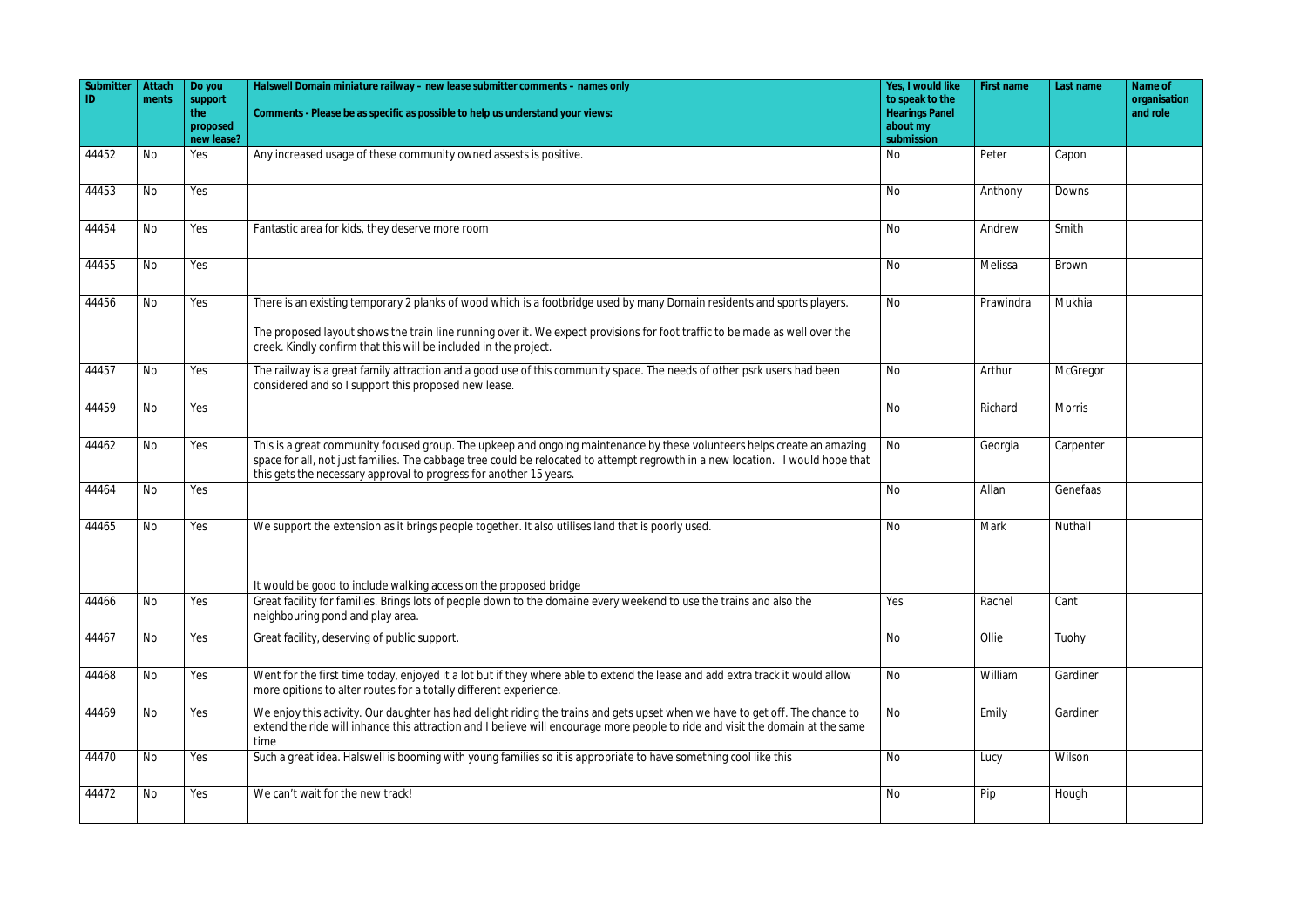| Submitter<br>ID. | Attach<br>ments | Do you<br>support<br>the | Halswell Domain miniature railway - new lease submitter comments - names only<br>Comments - Please be as specific as possible to help us understand your views:                                                   | Yes, I would like<br>to speak to the<br><b>Hearings Panel</b> | First name | Last name             | Name of<br>organisation<br>and role |
|------------------|-----------------|--------------------------|-------------------------------------------------------------------------------------------------------------------------------------------------------------------------------------------------------------------|---------------------------------------------------------------|------------|-----------------------|-------------------------------------|
|                  |                 | proposed<br>new lease?   |                                                                                                                                                                                                                   | about my<br>submission                                        |            |                       |                                     |
| 44473            | No              | Yes                      |                                                                                                                                                                                                                   | No                                                            | Corinna    | franssen              |                                     |
| 44474            | No              | Yes                      |                                                                                                                                                                                                                   | <b>No</b>                                                     | Chris      | Perks                 |                                     |
| 44475            | No              | Yes                      | Brings so much joy and positive attention to Halswell                                                                                                                                                             | <b>No</b>                                                     | Jenn       | Shaw                  |                                     |
| 44476            | <b>No</b>       | Yes                      | Kids love it as do the adult<br>The replacement of the unofficial plank with a concrete bridge is a welcome addition. I see no problems with this extension,<br>nor any problems with the renewal of their lease. | No                                                            | Lloyd      | Carpenter             |                                     |
| 44477            | No              | Yes                      |                                                                                                                                                                                                                   | <b>No</b>                                                     | Bernice    | Janse van<br>Rensburg |                                     |
| 44478            | No              | Yes                      | This is a wonderful asset for Christchurchkeep this wonderful enjoyment obtainable to all.                                                                                                                        | No                                                            | Sue        | Taylor                |                                     |
| 44479            | No              | Yes                      |                                                                                                                                                                                                                   | <b>No</b>                                                     | Sue        | Taylor                |                                     |
| 44480            | No              | Yes                      |                                                                                                                                                                                                                   | No                                                            | Sandra     | Palmer                |                                     |
| 44481            | No              | Yes                      | It is a popular attraction for Halswell, great for the kids and big kids in the city to actually have a ride on a train. As it is self<br>funded all of the changes should be welcome and approved.               | <b>No</b>                                                     | Denise     | <b>Meadows</b>        |                                     |
| 44482            | No              | Yes                      | It's a great thing for our community.                                                                                                                                                                             | <b>No</b>                                                     | Amy        | Collins               |                                     |
| 44483            | No              | Yes                      |                                                                                                                                                                                                                   | <b>No</b>                                                     | Juliana    | oliveira              |                                     |
| 44484            | N <sub>0</sub>  | Yes                      |                                                                                                                                                                                                                   | No                                                            | Candy      | Zhao                  |                                     |
| 44485            | No              | Yes                      | Totally support this.                                                                                                                                                                                             | No                                                            | King       | Steve                 |                                     |
| 44486            | No              | Yes                      |                                                                                                                                                                                                                   | <b>No</b>                                                     | Juanita    | Davidson              |                                     |
| 44487            | No              | Yes                      |                                                                                                                                                                                                                   | <b>No</b>                                                     | Sam        | Kerrigan              |                                     |
| 44488            | No              | Yes                      | A great affordable activity at an amazing park.                                                                                                                                                                   | No                                                            | Amy        | Curry                 |                                     |
| 44489            | No              | Yes                      | The model trains add to the vibrancy of Halswell Domain and are an asset to Halswell, Christchurch as a whole and visitors<br>from outside chch.                                                                  | No                                                            | Giarne     | Harrison              |                                     |
| 44490            | No              | Yes                      |                                                                                                                                                                                                                   | $\overline{N}$                                                | Scott      | Pike                  |                                     |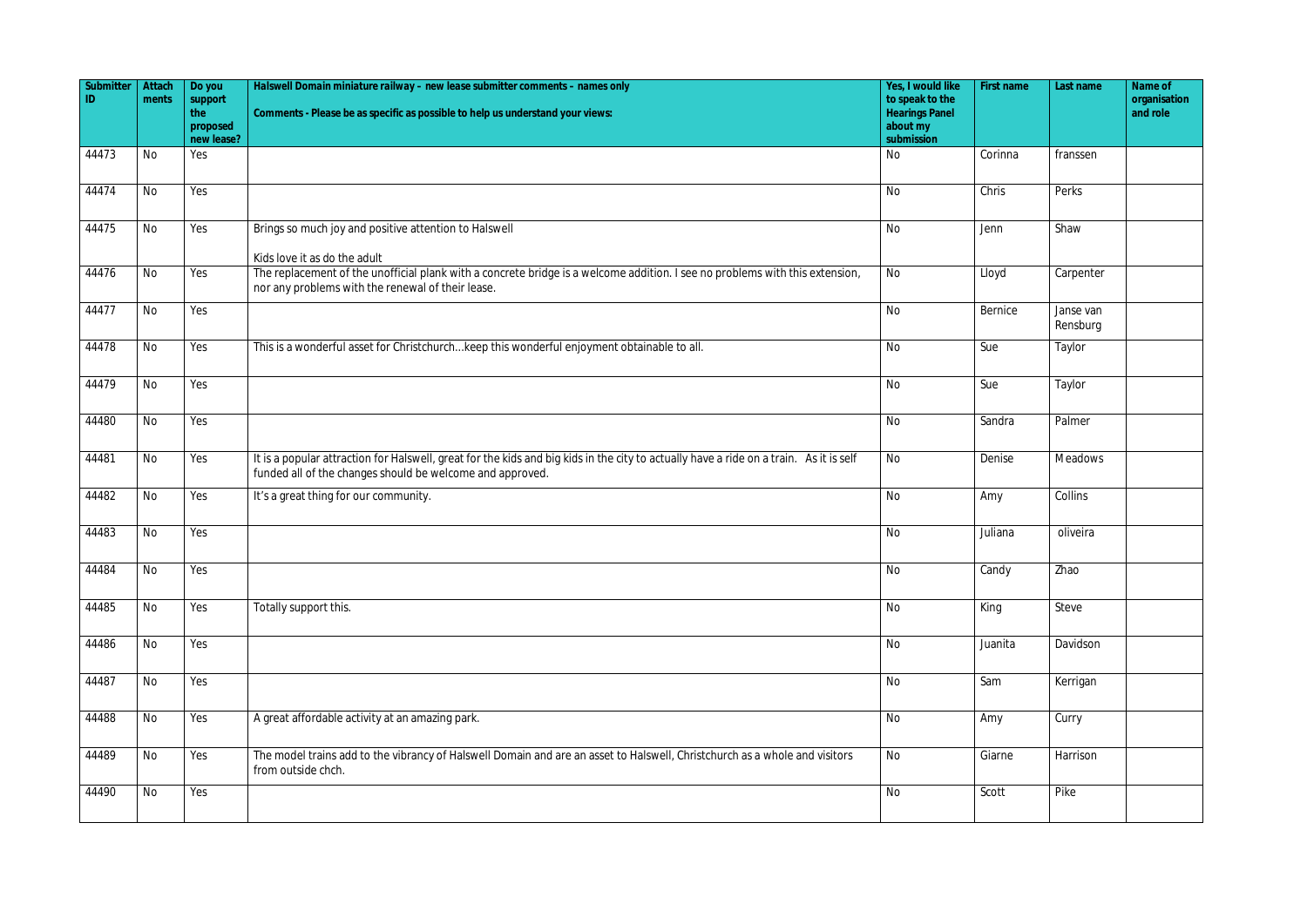| Submitter | Attach    | Do you            | Halswell Domain miniature railway - new lease submitter comments - names only                                                                                                           | Yes, I would like                        | First name | Last name          | Name of                  |
|-----------|-----------|-------------------|-----------------------------------------------------------------------------------------------------------------------------------------------------------------------------------------|------------------------------------------|------------|--------------------|--------------------------|
| ID.       | ments     | support<br>the    | Comments - Please be as specific as possible to help us understand your views:                                                                                                          | to speak to the<br><b>Hearings Panel</b> |            |                    | organisation<br>and role |
|           |           | proposed          |                                                                                                                                                                                         | about my                                 |            |                    |                          |
| 44491     | No        | new lease?<br>Yes | The railway is great and a chance to improve would make it spectacular! Our children love it and it's a real asset to the                                                               | submission<br>No                         | Bianca     | Bendall            |                          |
|           |           |                   | halswell area                                                                                                                                                                           |                                          |            |                    |                          |
| 44492     | No        | Yes               |                                                                                                                                                                                         | No                                       | Tracey     | Croton             |                          |
| 44493     | <b>No</b> | Yes               |                                                                                                                                                                                         | No                                       | Robyn      | Lilley             |                          |
| 44494     | <b>No</b> | Yes               |                                                                                                                                                                                         | No                                       | Cameron    | McFie              |                          |
| 44495     | No        | Yes               |                                                                                                                                                                                         | No                                       | Adam       | Allison            |                          |
| 44496     | <b>No</b> | Yes               | Yes I support this. It is a fabulous asset to the community                                                                                                                             | No                                       | Sasha      | Loo                |                          |
| 44497     | <b>No</b> | Yes               |                                                                                                                                                                                         | No                                       | Abbey      | Newman             |                          |
| 44498     | No        | Yes               |                                                                                                                                                                                         | No                                       | Lauren     | Vining             |                          |
| 44499     | No        | Yes               |                                                                                                                                                                                         | No                                       | Carol      | Robinson           |                          |
| 44500     | No        | Yes               | Fabulous, well run organisation. Fully support them increasing their miniature railway footprint.                                                                                       | No                                       | Jen        | Stewart            |                          |
| 44501     | No        | Yes               | Very good for the area. My kids love it.                                                                                                                                                | No                                       | Mel        | Sare               |                          |
| 44502     | No        | Yes               |                                                                                                                                                                                         | No                                       | Matthew    | Croton             |                          |
| 44503     | No        | Yes               | I think that it is a brilliant idea.<br>They bring so much enjoyment to so many people and if they are self funding the improvements I can't see why it would be an                     | No                                       | Jo         | Feather            |                          |
| 44504     | No        | Yes               | issue. The trains are so well enjoyed by the community<br>Great asset for the local and wider community.                                                                                | No                                       | Edel       | Lougheed-<br>Deane |                          |
| 44505     | No        | Yes               |                                                                                                                                                                                         | No                                       | Ashleigh   | Hinton             |                          |
| 44506     | No        | Yes               | The trains are currently really well run and space is maintained and any extension I think will be a real asset to the community.<br>As a member of public, we've enjoyed it for years. | No                                       | Teresa     | Ellis              |                          |
| 44507     | No        | Yes               | It's a great thing for families.                                                                                                                                                        | No                                       | Annette    | Wilson             |                          |
| 44508     | No        | Yes               | Is a great asset for the community, very affordable treat for kids and adults alike.                                                                                                    | No                                       | David      | Mumberson          |                          |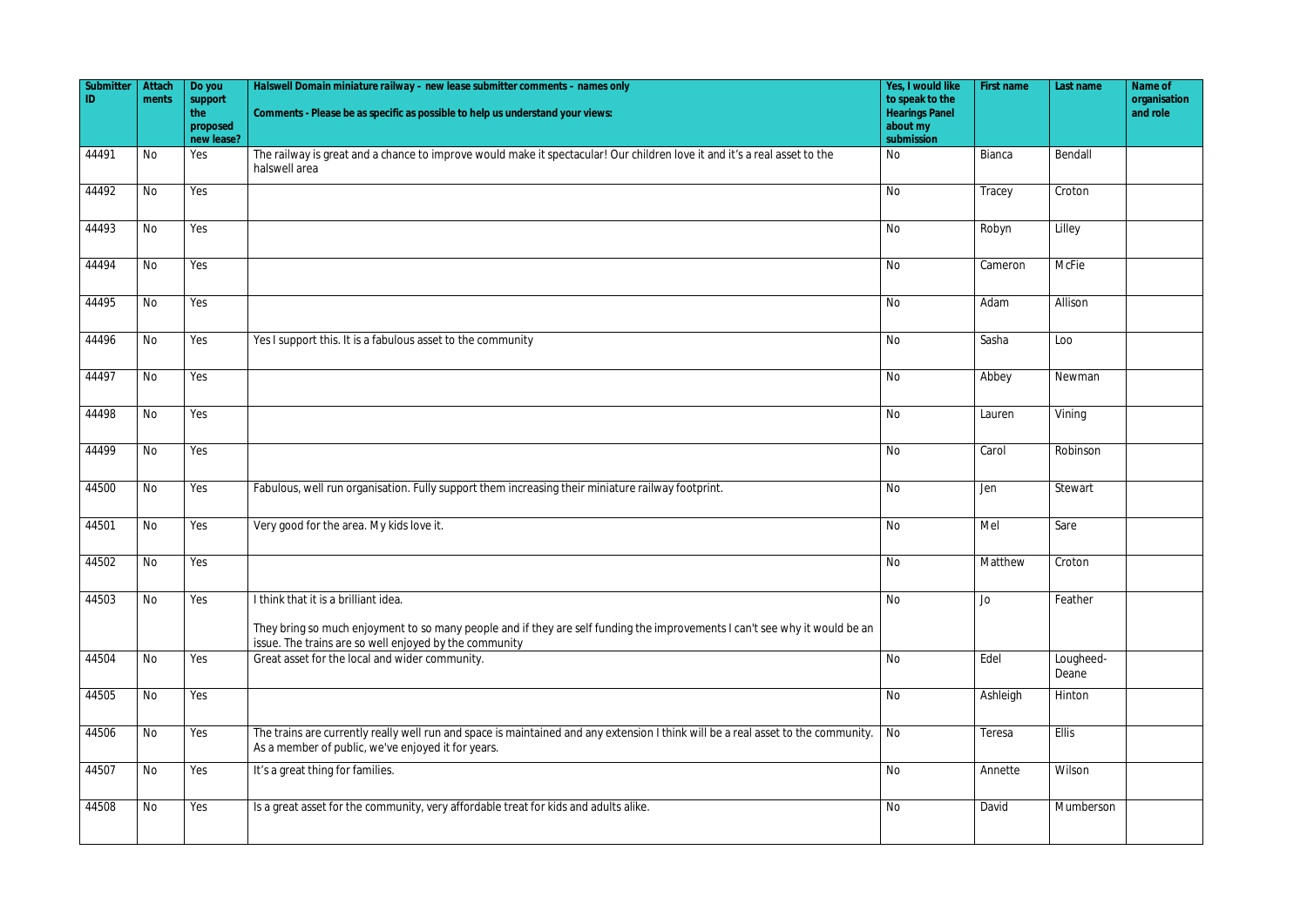| Submitter<br>ID | Attach<br>ments | Do you<br>support<br>the<br>proposed | Halswell Domain miniature railway - new lease submitter comments - names only<br>Comments - Please be as specific as possible to help us understand your views:                                                             | Yes, I would like<br>to speak to the<br><b>Hearings Panel</b><br>about my | First name | Last name          | Name of<br>organisation<br>and role |
|-----------------|-----------------|--------------------------------------|-----------------------------------------------------------------------------------------------------------------------------------------------------------------------------------------------------------------------------|---------------------------------------------------------------------------|------------|--------------------|-------------------------------------|
|                 |                 | new lease?                           |                                                                                                                                                                                                                             | submission                                                                |            |                    |                                     |
|                 |                 |                                      | Big weekends bring money and people into Christchurch.                                                                                                                                                                      |                                                                           |            |                    |                                     |
|                 |                 |                                      | Lake maybe could use some work on it to improve it.                                                                                                                                                                         |                                                                           |            |                    |                                     |
| 44509           | No              | Yes                                  | Great asset to the community and great for future generations. Brings young and old together                                                                                                                                | No                                                                        | Jesintha   | Roberts            |                                     |
| 44510           | No              | Yes                                  | It's a fantastic asset for the area and very popular with people from all over the place. It provides a lovely affordable outing for<br>families and the longer track will give more of a view of the area out in the open. | No                                                                        | Angela     | Mcconchie          |                                     |
| 44511           | No              | Yes                                  | This is a wonderful community initiative.                                                                                                                                                                                   | No                                                                        | Karen      | Mather             |                                     |
| 44512           | No              | Yes                                  | I absolutely think this would be a great investment for our community and is a much loved activity by many families not just<br>from Halswell but from around Chch and NZ                                                   | No                                                                        | Tayla      | Vellekoop-<br>Ward |                                     |
| 44513           | <b>No</b>       | Yes                                  | Great for families                                                                                                                                                                                                          | <b>No</b>                                                                 | John       | <b>Harris</b>      |                                     |
| 44514           | No              | Yes                                  | So many families really enjoy these activities and its gets families outside away from screens having fun together.                                                                                                         | No                                                                        | Cherise    | Jones              |                                     |
| 44515           | No              | Yes                                  | This family experience is an asset to the Halswell community and we mustn't loose this opportunity to further build on its<br>success.                                                                                      | <b>No</b>                                                                 | Bronwyn    | Harris             |                                     |
| 44516           | No              | Yes                                  |                                                                                                                                                                                                                             | <b>No</b>                                                                 | Katherine  | McLean             |                                     |
| 44517           | <b>No</b>       | Yes                                  | This is an incredibly popular spot in the weekends for families with children. It not only encourages families to get out and<br>spend time with their family but gets everyone out of the house enjoying the outdoors.     | No                                                                        | Natalia    | <b>Boers</b>       |                                     |
|                 |                 |                                      | Having the track extended would make more people want to visit plus those that already regularly visit have something else to<br>look forward to.                                                                           |                                                                           |            |                    |                                     |
| 44518           | No              | Yes                                  |                                                                                                                                                                                                                             | No                                                                        | Ricky      | <b>Bremer</b>      |                                     |
| 44519           | No              | Yes                                  | Big assist for halswell brings families into the park for fun and other leisure activities and brings trade for local shops win win                                                                                         | No                                                                        | Rob        | Fleming            |                                     |
| 44520           | No              | Yes                                  | It's a wonderful thing and the kids love it. A great asset for the domain and community, we use it often and being larger would<br>be excellent.                                                                            | No                                                                        | Lisa       | Kenny              |                                     |
| 44521           | No              | Yes                                  | Great for the kids and family bonding.                                                                                                                                                                                      | No                                                                        | Craig      | Carter             |                                     |
| 44522           | No              | Yes                                  |                                                                                                                                                                                                                             | No                                                                        | Andrew     | <b>GOBBIE</b>      |                                     |
| 44523           | No              | Yes                                  | Very high demand on current site so increase will be great                                                                                                                                                                  | No                                                                        | Liz        | Gardiner           |                                     |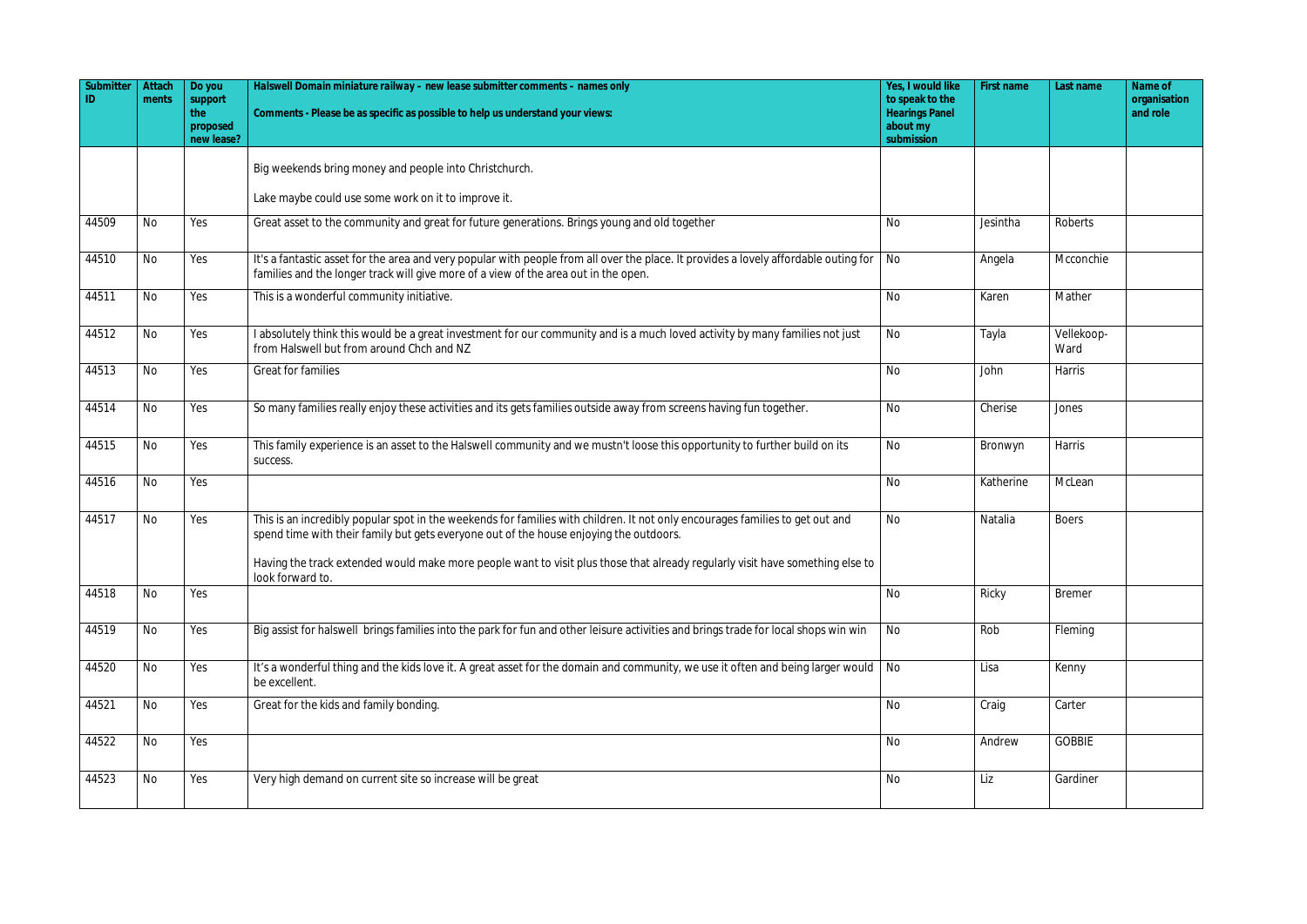| Submitter<br>ID | Attach<br>ments | Do you<br>support<br>the<br>proposed<br>new lease? | Halswell Domain miniature railway - new lease submitter comments - names only<br>Comments - Please be as specific as possible to help us understand your views:                                                                                                                                                        | Yes, I would like<br>to speak to the<br><b>Hearings Panel</b><br>about my<br>submission | First name | Last name | Name of<br>organisation<br>and role |
|-----------------|-----------------|----------------------------------------------------|------------------------------------------------------------------------------------------------------------------------------------------------------------------------------------------------------------------------------------------------------------------------------------------------------------------------|-----------------------------------------------------------------------------------------|------------|-----------|-------------------------------------|
| 44524           | <b>No</b>       | Yes                                                | One only has to look at the faces on the small children to see the social benefit of this organization and what its volunteers<br>achieve for the whole of Christchurch, let alone for the Halswell Community. We should be encouraging them and doing all we<br>can to increase the service they provide              | No                                                                                      | Peter      | Mitchell  |                                     |
| 44525           | No              | Yes                                                |                                                                                                                                                                                                                                                                                                                        | No                                                                                      | Chris      | Munro     |                                     |
| 44526           | <b>No</b>       | Yes                                                | I love it! I think it's a wonderful idea and just hope that the prices don't increase too much. It's so refreshing to have<br>something original like this that's affordable for many families still. I'm sure a very small increase would be ok for most.<br>A great idea to expand and arrange model boating events. | <b>No</b>                                                                               | Stacey     | Puha      |                                     |
| 44527           | <b>No</b>       | Yes                                                | A big thank you to everyone who puts there time, effort and money into this adorable hobby/project.<br>Great addition to the domain.                                                                                                                                                                                   | No                                                                                      | Jessica    | Fowler    |                                     |
|                 |                 |                                                    |                                                                                                                                                                                                                                                                                                                        |                                                                                         |            |           |                                     |
| 44528           | No              | Yes                                                |                                                                                                                                                                                                                                                                                                                        | <b>No</b>                                                                               | Sanchia    | Simpson   |                                     |
| 44529           | No              | Yes                                                | Absolutely!! This would be so amazing to have more track and boat events. We love hearing the train whistles at home when<br>we can't make it down.                                                                                                                                                                    | No                                                                                      | Claire     | Watkins   |                                     |
| 44530           | No              | Yes                                                | It's a great place for families to go and the land is not being used. Having the boats on the pond another great activity.                                                                                                                                                                                             | No                                                                                      | Trish      | Ward      |                                     |
| 44531           | No              | Yes                                                | The trains are an awesome attraction for families, and with halswell and surrounding areas growing at a fast rate with new<br>subdivisions it will become even more popular than it is already. The domain is very beautiful and this will add to that. Model<br>boat events would be awesome to watch aswell!         | <b>No</b>                                                                               | Gemma      | Williams  |                                     |
| 44532           | No              | Yes                                                | If it's open more it's worth it                                                                                                                                                                                                                                                                                        | <b>No</b>                                                                               | Meisha     | Campbell  |                                     |
| 44533           | No              | Yes                                                |                                                                                                                                                                                                                                                                                                                        | <b>No</b>                                                                               | Macarena   | Barra     |                                     |
| 44534           | No              | Yes                                                |                                                                                                                                                                                                                                                                                                                        | Yes                                                                                     | Sarbrinder | Sandhu    |                                     |
| 44535           | No              | Yes                                                |                                                                                                                                                                                                                                                                                                                        | <b>No</b>                                                                               | Leigh      | Smith     |                                     |
| 44536           | No              | Yes                                                | Man of few words. this is a no brainer                                                                                                                                                                                                                                                                                 | No                                                                                      | Terry      | Kilbride  |                                     |
| 44537           | No              | Yes                                                | The train's and pond adds do much to the area                                                                                                                                                                                                                                                                          | <b>No</b>                                                                               | Barry      | Dyer      |                                     |
| 44538           | No              | Yes                                                |                                                                                                                                                                                                                                                                                                                        | <b>No</b>                                                                               | JessMay    | May       |                                     |
| 44539           | No              | Yes                                                |                                                                                                                                                                                                                                                                                                                        | No                                                                                      | Thian      | Abby Lee  |                                     |
| 44540           | No              | Yes                                                | Amazing community facility. They do an amazing job and are a real asset for families in the area                                                                                                                                                                                                                       | No                                                                                      | Michelle   | Bishop    |                                     |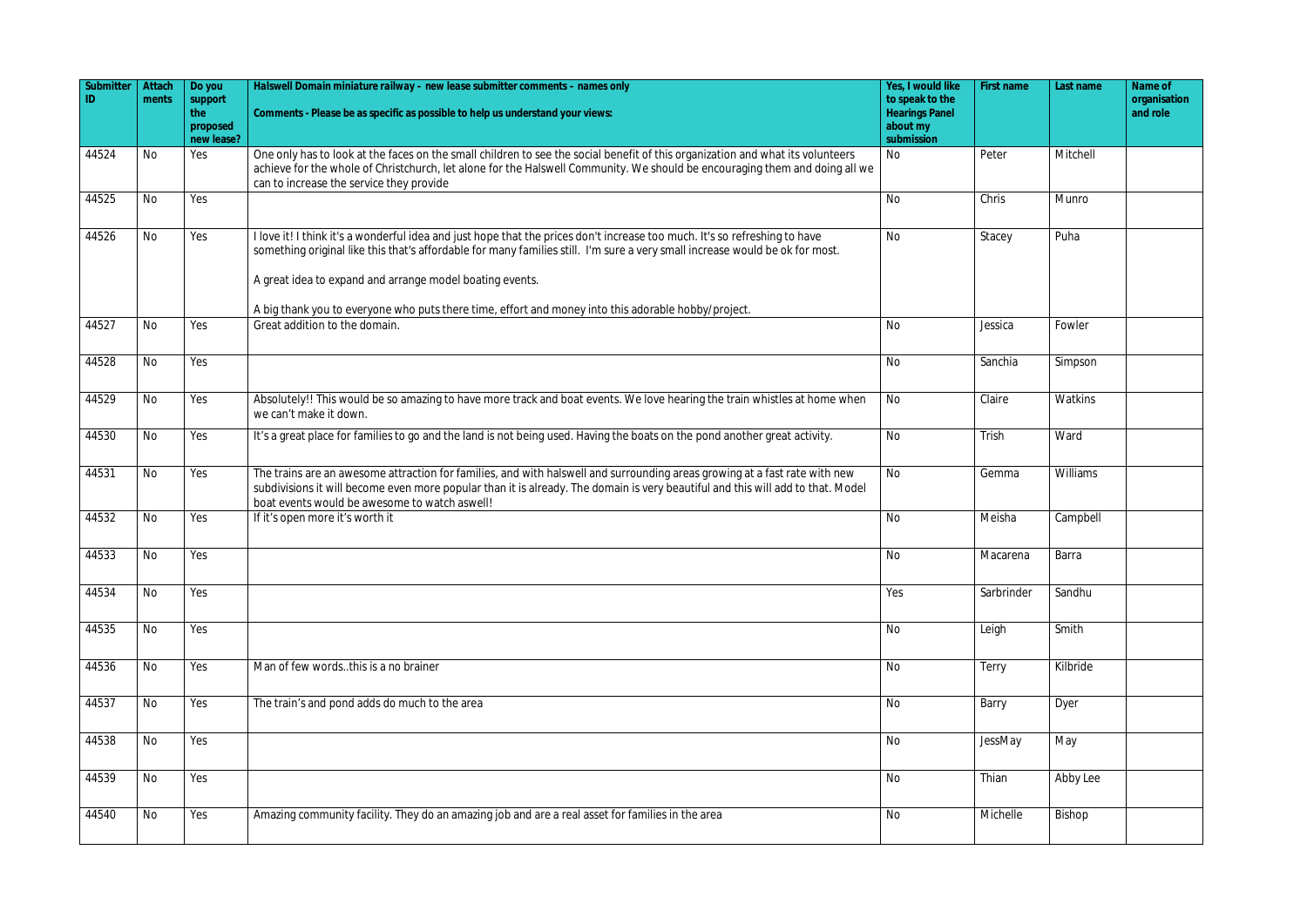| Submitter | Attach    | Do you         | Halswell Domain miniature railway - new lease submitter comments - names only                                                                                                                                                                                                                                                                                                                                                                                                                                                                                                                       | Yes, I would like                        | First name   | Last name       | Name of                  |
|-----------|-----------|----------------|-----------------------------------------------------------------------------------------------------------------------------------------------------------------------------------------------------------------------------------------------------------------------------------------------------------------------------------------------------------------------------------------------------------------------------------------------------------------------------------------------------------------------------------------------------------------------------------------------------|------------------------------------------|--------------|-----------------|--------------------------|
| ID        | ments     | support<br>the | Comments - Please be as specific as possible to help us understand your views:                                                                                                                                                                                                                                                                                                                                                                                                                                                                                                                      | to speak to the<br><b>Hearings Panel</b> |              |                 | organisation<br>and role |
|           |           | proposed       |                                                                                                                                                                                                                                                                                                                                                                                                                                                                                                                                                                                                     | about my                                 |              |                 |                          |
|           |           | new lease?     |                                                                                                                                                                                                                                                                                                                                                                                                                                                                                                                                                                                                     | submission                               |              |                 |                          |
| 44541     | <b>No</b> | Yes            | AN AMAZING ASSET FOR THE CXITY - NOT JUST HALSWELL.                                                                                                                                                                                                                                                                                                                                                                                                                                                                                                                                                 | No                                       | <b>GEOFF</b> | Siave           |                          |
| 44542     | No        | Yes            |                                                                                                                                                                                                                                                                                                                                                                                                                                                                                                                                                                                                     | <b>No</b>                                | <b>Briar</b> | Dumelow         |                          |
| 44543     | No        | Yes            | I have lived in Halswell for 37 years and love the miniature railway. Such a well looked after and fanastically run piece of our<br>suburb should absolutely expand within the area outlined                                                                                                                                                                                                                                                                                                                                                                                                        | No                                       | Erin         | Hamilton        |                          |
| 44544     | <b>No</b> | Yes            | Such a great attraction and a real asset to halswell and the community                                                                                                                                                                                                                                                                                                                                                                                                                                                                                                                              | No                                       | George       | Clark           |                          |
| 44546     | No        | Yes            | Great fun place for the kids                                                                                                                                                                                                                                                                                                                                                                                                                                                                                                                                                                        | <b>No</b>                                | Michelle     | Cust            |                          |
| 44547     | No        | Yes            | They provide a great service to the local community and it is enjoyed by many in the area. Family friendly and CCC should<br>support it.                                                                                                                                                                                                                                                                                                                                                                                                                                                            | No                                       | Steven       | <b>Duxfield</b> |                          |
| 44548     | No        | Yes            | Support the proposal, but have concern over the new bridge. The position of it is where a lot of people cross into the<br>domain. I believe it should be dual use for walking and cycling as well as the railway. So believe the council need to pay some<br>cost to make this user friendly for community to use. This make-shift bridge (currently installed by locals) is used now is used<br>by more people than the CCC cycle way down past the far side of the railway. It is a crossing point for the community to<br>Library, service centre, supermarket & shops and to the domain itself. | <b>No</b>                                | Bede         | Cunningham      |                          |
| 44549     | No        | Yes            | A great idea. My kids love the trains and a bigger tracker would definitely work for us all! Thank you :)                                                                                                                                                                                                                                                                                                                                                                                                                                                                                           | <b>No</b>                                | Karim        | Sabet           |                          |
| 44550     | No        | Yes            | The Halswell Miniture trains provide so much joy to so many. They are truly wonderful as are the dedicated volunteers who<br>run them. Extending the tracks around the pond and promoting boating events are fantastic ventures which will greatly<br>enhance the amenity value of the domain.                                                                                                                                                                                                                                                                                                      | <b>No</b>                                | Rachel       | Davies          |                          |
| 44551     | No        | Yes            |                                                                                                                                                                                                                                                                                                                                                                                                                                                                                                                                                                                                     | No                                       | David        | Tier            |                          |
| 44555     | No        | Yes            | With 3 and soon 4 generations of family support to CSMEE, our family have enjoyed the experience the club have given to<br>chch. In halswell and the previous location.<br>To see a growth in a volunteer club, is rear in the common day.                                                                                                                                                                                                                                                                                                                                                          | No                                       | Troy         | Wilson          |                          |
|           |           |                | You only need to see the familys lining up for rides on any given day when the club is running to know this is a very well<br>supported and utilized facility.                                                                                                                                                                                                                                                                                                                                                                                                                                      |                                          |              |                 |                          |
| 44556     | No        | Yes            |                                                                                                                                                                                                                                                                                                                                                                                                                                                                                                                                                                                                     | No                                       | Wayne        | GARRAWAY        |                          |
| 44574     | No        | Yes            | My family and I have enjoyed the facility in the past, and I support the proposed plans.                                                                                                                                                                                                                                                                                                                                                                                                                                                                                                            | No                                       | Craig        | Hall            |                          |
| 44590     | No        | Yes            | I live approx. three minutes walk from the site. They are providing a great and a popular service to numerous families from all<br>over ChCh, and I fully support their proposal to expand their lease. From what I can see they have very little impact on the<br>surrounding environment, while providing a lot of enjoyment and laughter to young and old alike.                                                                                                                                                                                                                                 | No                                       | Rohan        | Dewa            |                          |
| 44614     | No        | Yes            | I am writing to support the proposed extension to the model train tracks in Halswell Domain.                                                                                                                                                                                                                                                                                                                                                                                                                                                                                                        | <b>No</b>                                | Jeanette     | Rowden          |                          |
|           |           |                | My property has a back boundary with the park and I walk my dog there most days.                                                                                                                                                                                                                                                                                                                                                                                                                                                                                                                    |                                          |              |                 |                          |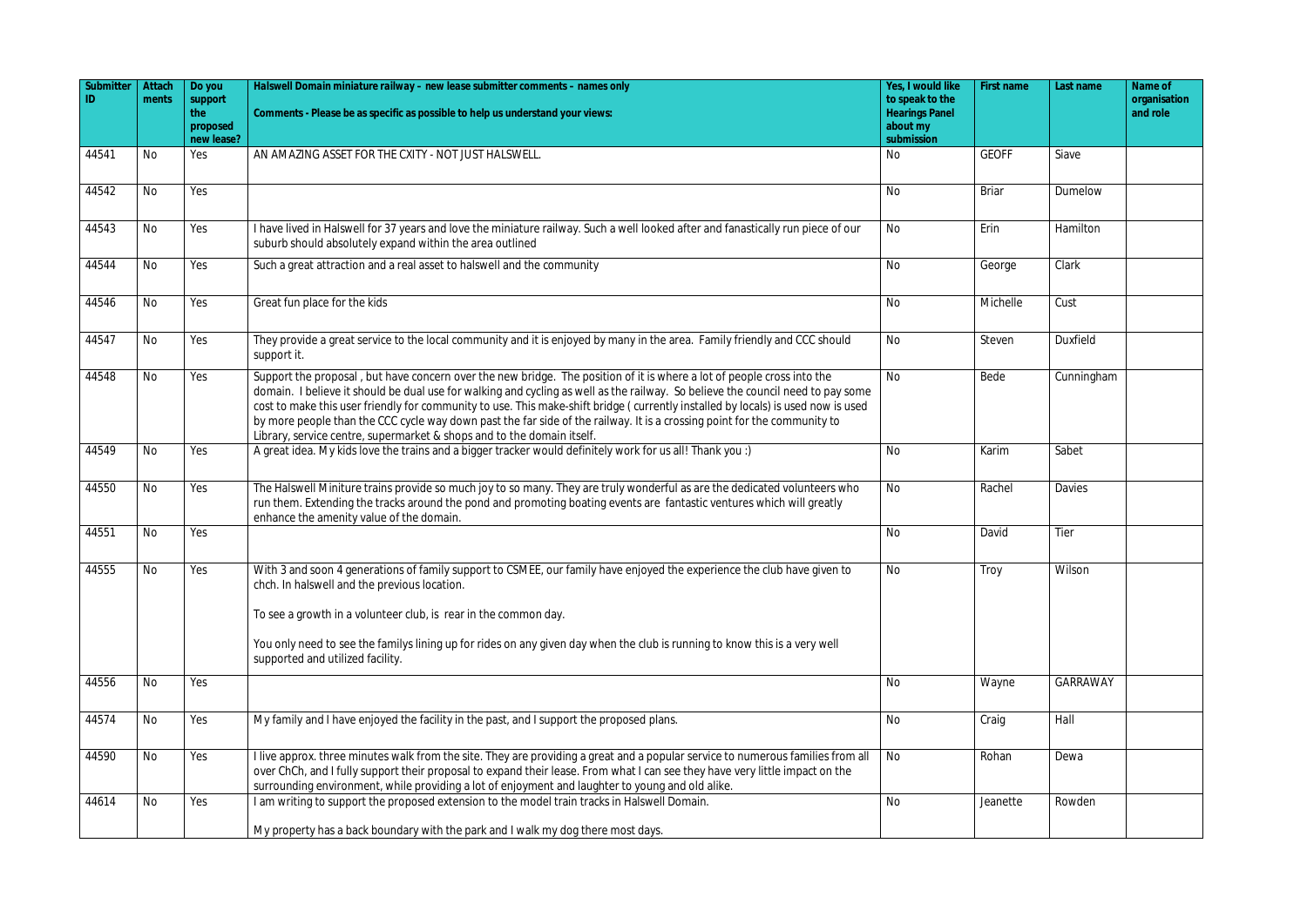| Submitter | Attach<br>ments | Do you<br>support<br>the<br>proposed<br>new lease? | Halswell Domain miniature railway - new lease submitter comments - names only<br>Comments - Please be as specific as possible to help us understand your views:                                                                                                                                                                                                                               | Yes, I would like<br>to speak to the<br><b>Hearings Panel</b><br>about my<br>submission | First name | Last name | Name of<br>organisation<br>and role |
|-----------|-----------------|----------------------------------------------------|-----------------------------------------------------------------------------------------------------------------------------------------------------------------------------------------------------------------------------------------------------------------------------------------------------------------------------------------------------------------------------------------------|-----------------------------------------------------------------------------------------|------------|-----------|-------------------------------------|
|           |                 |                                                    | The trains are a huge draw card on Sundays – it is a very cheap ride for children and I love seeing their excited faces as the<br>trains go by. The cost of \$2:00 a ride is extremely affordable for their parents. My own children - now adults used to enjoy<br>riding the trains. Many families make a picnic day out of it and the nearby skate park and playground get lots of use also |                                                                                         |            |           |                                     |
|           |                 |                                                    | This attraction is made possible by the many hours of voluntary work the train owners put in.                                                                                                                                                                                                                                                                                                 |                                                                                         |            |           |                                     |
|           |                 |                                                    | As a low cost, high quality attraction aimed at families I sincerely approve and support the plans to extend the rail network                                                                                                                                                                                                                                                                 |                                                                                         |            |           |                                     |
| 44646     | <b>No</b>       | Yes                                                | Such a great family place. Kids love riding the trains                                                                                                                                                                                                                                                                                                                                        | <b>No</b>                                                                               | Mary       | Chisnall  |                                     |
| 44794     | <b>No</b>       | No                                                 | i do not support the extension to the track encroaching towards William Brittan ave road side. and the rail bridge                                                                                                                                                                                                                                                                            | No                                                                                      | paul       | de roo    |                                     |
|           |                 |                                                    | part on the plan noted as number 4 . i have no problem with the extension going deeper into the domain                                                                                                                                                                                                                                                                                        |                                                                                         |            |           |                                     |
|           |                 |                                                    | away from residential homes .as my home would be the closest to the tracks. when they bridge cross at area noted on the<br>plan as number 4, and toot the horns lits to close and will affect my quality of living.                                                                                                                                                                           |                                                                                         |            |           |                                     |
|           |                 |                                                    | they do this now in the distance i can hear every toot especially with wind direction.                                                                                                                                                                                                                                                                                                        |                                                                                         |            |           |                                     |
|           |                 |                                                    | when i purchased my site and built my home there . and the other homes along William Brittan ave                                                                                                                                                                                                                                                                                              |                                                                                         |            |           |                                     |
|           |                 |                                                    | there was no railway or skate park there .the view was a pictures reserve.                                                                                                                                                                                                                                                                                                                    |                                                                                         |            |           |                                     |
|           |                 |                                                    | extending their track deeper into the domain without encroaching towards existing houses would be a logical compromise for<br>William Brittan ave residents and the model train society.                                                                                                                                                                                                      |                                                                                         |            |           |                                     |
| 44795     | No              | Yes                                                | Yes love this idea! The trains are so popular with families!                                                                                                                                                                                                                                                                                                                                  | No                                                                                      | Liz        | O'Neill   |                                     |
| 44796     | <b>No</b>       | Yes                                                | This facility is excellent and an extension will enhance it                                                                                                                                                                                                                                                                                                                                   | No                                                                                      | Peter      | Hope      |                                     |
| 44797     | <b>No</b>       | Yes                                                | Great asset for the community                                                                                                                                                                                                                                                                                                                                                                 | No                                                                                      | Michaela   | Murray    |                                     |
| 44798     | <b>No</b>       | Yes                                                | Fantastic idea                                                                                                                                                                                                                                                                                                                                                                                | <b>No</b>                                                                               | Vanessa    | Lewis     |                                     |
| 44799     | No              | Yes                                                | I think this would be a great improvement to the Halswell area                                                                                                                                                                                                                                                                                                                                | No                                                                                      | Joshua     | Nelson    |                                     |
| 44800     | <b>No</b>       | Yes                                                | Fantastic community attraction. This place is always busy, great park aswell for kids of all ages.                                                                                                                                                                                                                                                                                            | No                                                                                      | Tarsha     | Finlay    |                                     |
| 44801     | <b>No</b>       | Yes                                                | I think the railway is a fantastic asset/attraction in Halswell. It looks great and is enjoyed by kids/adults families. I trust the<br>people involved to ensure that the extension will be attractively presented.                                                                                                                                                                           | <b>No</b>                                                                               | Carolyn    | Adams     |                                     |
| 44802     | No              | Yes                                                |                                                                                                                                                                                                                                                                                                                                                                                               | No                                                                                      | Mike       | Drummond  |                                     |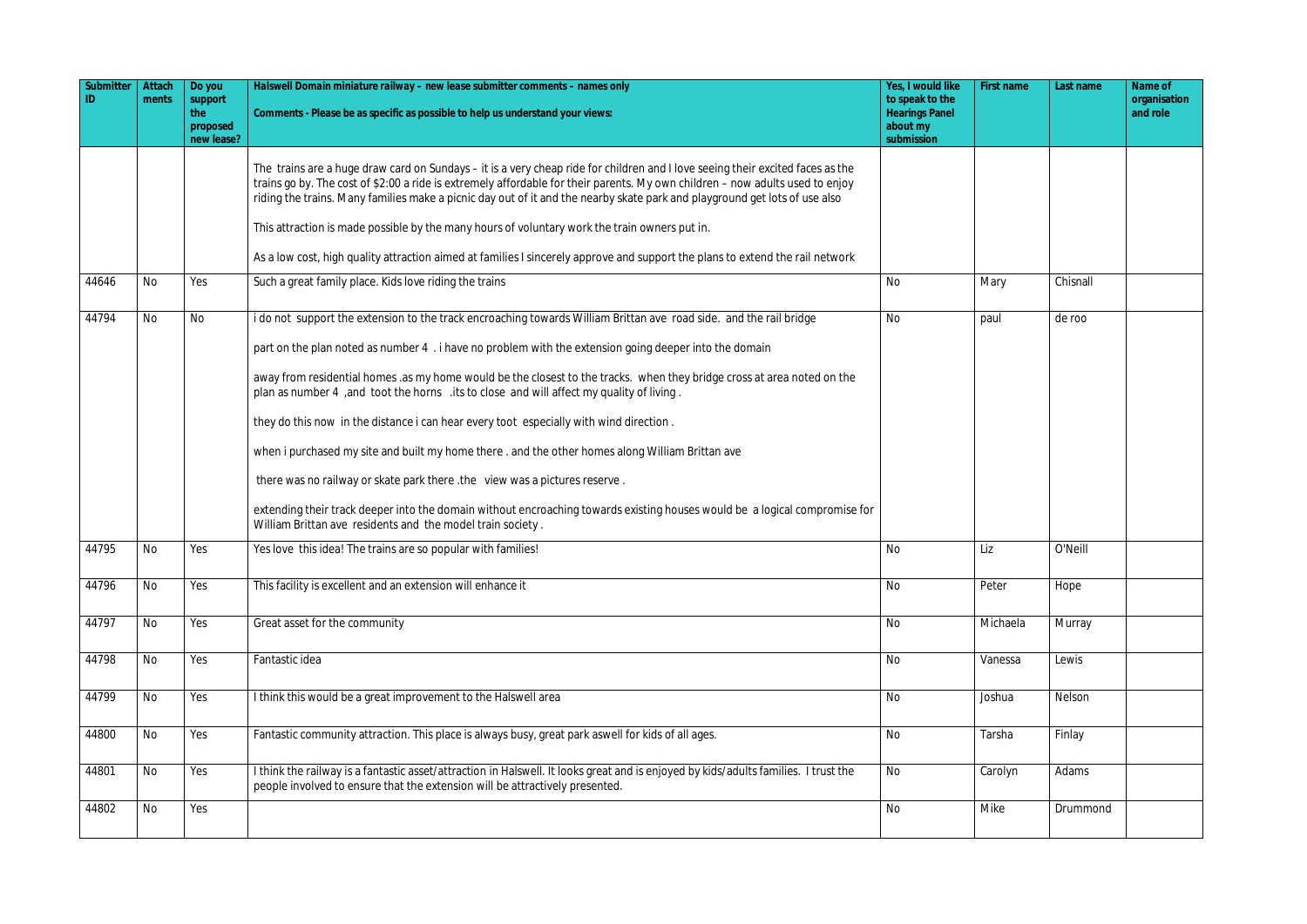| Submitter<br>ID | Attach<br>ments | Do you<br>support             | Halswell Domain miniature railway - new lease submitter comments - names only                                                                                                                                                                                                                                                                                                                                                                                                                                                                                                                                                                                                                                                                                                         | Yes, I would like<br>to speak to the            | First name | Last name     | Name of<br>organisation |
|-----------------|-----------------|-------------------------------|---------------------------------------------------------------------------------------------------------------------------------------------------------------------------------------------------------------------------------------------------------------------------------------------------------------------------------------------------------------------------------------------------------------------------------------------------------------------------------------------------------------------------------------------------------------------------------------------------------------------------------------------------------------------------------------------------------------------------------------------------------------------------------------|-------------------------------------------------|------------|---------------|-------------------------|
|                 |                 | the<br>proposed<br>new lease? | Comments - Please be as specific as possible to help us understand your views:                                                                                                                                                                                                                                                                                                                                                                                                                                                                                                                                                                                                                                                                                                        | <b>Hearings Panel</b><br>about my<br>submission |            |               | and role                |
| 44803           | No              | Yes                           |                                                                                                                                                                                                                                                                                                                                                                                                                                                                                                                                                                                                                                                                                                                                                                                       | No                                              | Tajveer    | Nijjar        |                         |
| 44805           | No              | Yes                           |                                                                                                                                                                                                                                                                                                                                                                                                                                                                                                                                                                                                                                                                                                                                                                                       | <b>No</b>                                       | wenwen     | sun           |                         |
| 44806           | No              | Yes                           | It would be a fantastic addition to what's already there                                                                                                                                                                                                                                                                                                                                                                                                                                                                                                                                                                                                                                                                                                                              | <b>No</b>                                       | Chelsea    | Saywell       |                         |
| 44807           | <b>No</b>       | Yes                           |                                                                                                                                                                                                                                                                                                                                                                                                                                                                                                                                                                                                                                                                                                                                                                                       | <b>No</b>                                       | Len        | Jesson        |                         |
| 44808           | No              | Yes                           | As a parent with a young child living in Halswell, I have found the miniature railway to be a great afternoon out for our family<br>and my young boy loves the trains. The volunteers are always so friendly and great to the kids and parents alike. It's a fantastic<br>place for the community with all the birthday parties and what not that take place there. Some additional track plus the other<br>improvements will make it that much more exciting and really make the railway something the Halswell and Christchurch<br>community can be proud of. Sure it will take up some more of the reserve but with some sensible and creative planting, the<br>opportunity is there to make it a really wonderful space for families to continue to enjoy for many years to come. | <b>No</b>                                       | Regan      | Lock          |                         |
| 44809           | No              | Yes                           | Fully support this proposal                                                                                                                                                                                                                                                                                                                                                                                                                                                                                                                                                                                                                                                                                                                                                           | <b>No</b>                                       | Simon      | McDermott     |                         |
| 44810           | No              | Yes                           | I have kids Am happy for train service for kids to enjoy with more options                                                                                                                                                                                                                                                                                                                                                                                                                                                                                                                                                                                                                                                                                                            | Yes                                             | Vineet     | Deo           |                         |
| 44811           | <b>No</b>       | Yes                           |                                                                                                                                                                                                                                                                                                                                                                                                                                                                                                                                                                                                                                                                                                                                                                                       | <b>No</b>                                       | Mattheus   | Prinsloo      |                         |
| 44812           | No              | Yes                           | My 3 and half year daughter enjoy ride the train most Sundays.                                                                                                                                                                                                                                                                                                                                                                                                                                                                                                                                                                                                                                                                                                                        | Yes                                             | Jay        | Gajjar        |                         |
| 44813           | No              | Yes                           | Great idea. Great family activity in our local community.                                                                                                                                                                                                                                                                                                                                                                                                                                                                                                                                                                                                                                                                                                                             | No                                              | Greg       | Adams         |                         |
| 44814           | <b>No</b>       | Yes                           |                                                                                                                                                                                                                                                                                                                                                                                                                                                                                                                                                                                                                                                                                                                                                                                       | <b>No</b>                                       | Rebecca    | Jacka         |                         |
| 44815           | No              | Yes                           | Great for the community & young & old can be involved.                                                                                                                                                                                                                                                                                                                                                                                                                                                                                                                                                                                                                                                                                                                                | No                                              | Philippa   | <b>Barnes</b> |                         |
| 44816           | No              | Yes                           | I think it's a great idea, it brings a new attraction to the community and a bit more revenue, it provides a place to do more<br>family friendly activities and engage in water activities. The new tracks will not be an eyesaw as rhe current tracks are already<br>maintained and it will be mitigated with the additional planting.                                                                                                                                                                                                                                                                                                                                                                                                                                               | <b>No</b>                                       | Grace      | Walker        |                         |
| 44817           | No              | Yes                           | The trains are so much fun for young and old. The train members are so passionate about what they do and are so responsible<br>for their surroundings. I believe this is the best thing for this park, a larger space for these would be a great utilisation of space<br>for the community to enjoy. We use the park for skateboarding, walking, sport and the trains make this place special, even if<br>you don't use them. An asset for Halswell.                                                                                                                                                                                                                                                                                                                                  | <b>No</b>                                       | Alice      | Maxwell       |                         |
| 44818           | <b>No</b>       | Yes                           |                                                                                                                                                                                                                                                                                                                                                                                                                                                                                                                                                                                                                                                                                                                                                                                       | <b>No</b>                                       | Simon      | Carter        |                         |
| 44820           | No              | Yes                           | The model railway is such a wonderful asset for halswell                                                                                                                                                                                                                                                                                                                                                                                                                                                                                                                                                                                                                                                                                                                              | <b>No</b>                                       | Liz        | Keenan        |                         |
|                 |                 |                               | Our children loved it and now grandchildren are                                                                                                                                                                                                                                                                                                                                                                                                                                                                                                                                                                                                                                                                                                                                       |                                                 |            |               |                         |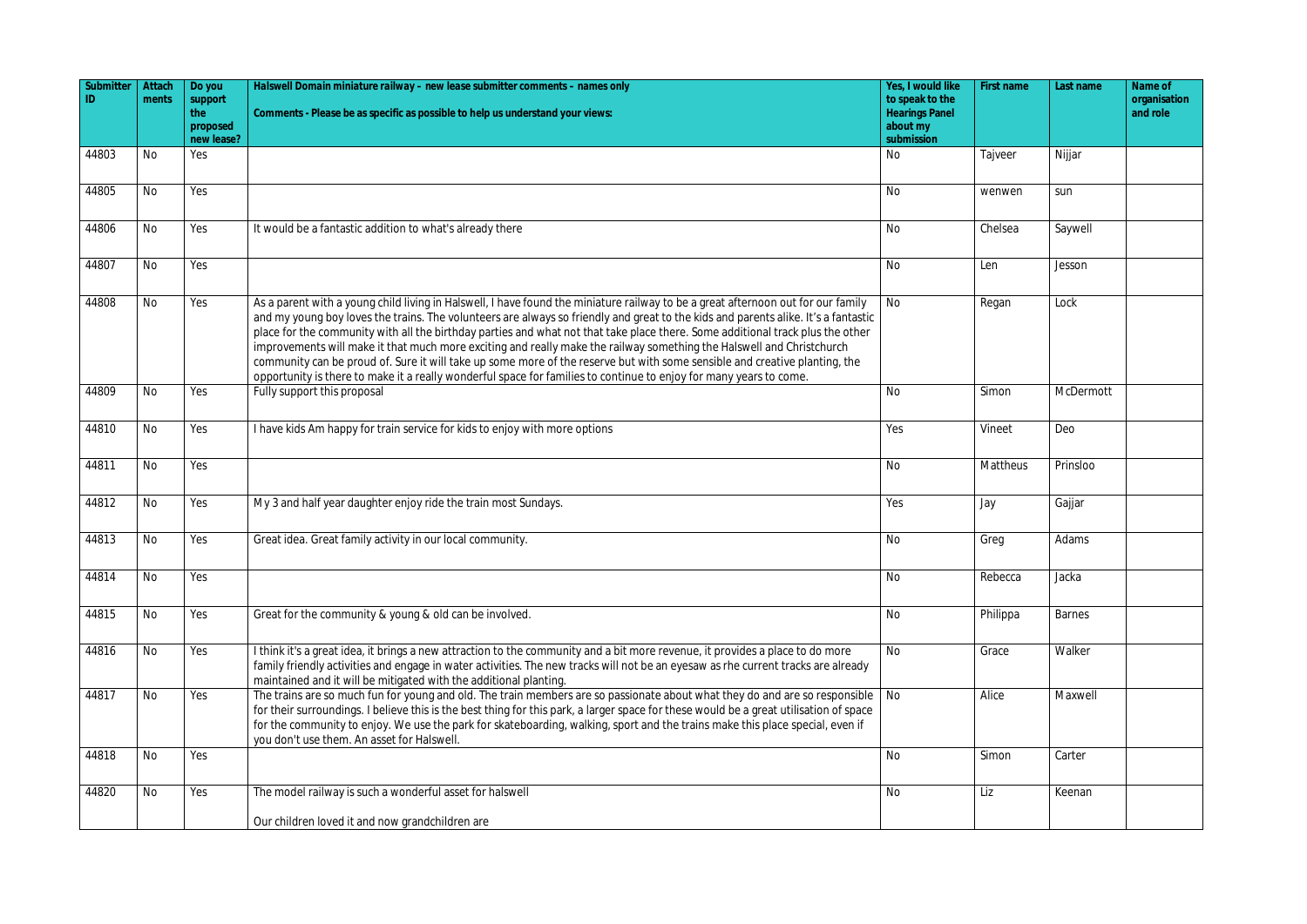| Submitter<br>ID. | Attach<br>ments | Do you<br>support      | Halswell Domain miniature railway - new lease submitter comments - names only                                                                                                                                                                                                                                                                                                                                                       | Yes, I would like<br>to speak to the | First name  | Last name   | Name of<br>organisation |
|------------------|-----------------|------------------------|-------------------------------------------------------------------------------------------------------------------------------------------------------------------------------------------------------------------------------------------------------------------------------------------------------------------------------------------------------------------------------------------------------------------------------------|--------------------------------------|-------------|-------------|-------------------------|
|                  |                 | the                    | Comments - Please be as specific as possible to help us understand your views:                                                                                                                                                                                                                                                                                                                                                      | <b>Hearings Panel</b>                |             |             | and role                |
|                  |                 | proposed<br>new lease? |                                                                                                                                                                                                                                                                                                                                                                                                                                     | about my<br>submission               |             |             |                         |
|                  |                 |                        | I hope this goes ahead                                                                                                                                                                                                                                                                                                                                                                                                              |                                      |             |             |                         |
| 44821            | <b>No</b>       | Yes                    | As a young family we really appreciate the effort of these volunteers and would like to support them.                                                                                                                                                                                                                                                                                                                               | <b>No</b>                            | Sarah       | Direen      |                         |
| 44822            | <b>No</b>       | Yes                    | the miniature railway is a fond memory from my childhood and it would be very cool to see this expand for others to enjoy<br>and bring some cool exciting expansions to a hard time                                                                                                                                                                                                                                                 | No                                   | Ella        | Duncan      |                         |
| 44823            | No              | Yes                    | This is such a fantastic community resource in Halswell. Would love to see it extended.                                                                                                                                                                                                                                                                                                                                             | <b>No</b>                            | Hannah      | Kennedy     |                         |
| 44825            | No              | Yes                    | This is an excellent family experience for the young and the young at heart. Not expensive and very well run. Great place for<br>birthday parties for the little ones.                                                                                                                                                                                                                                                              | No                                   | Bill        | McElhinney  |                         |
| 44828            | <b>No</b>       | Yes                    | Happy to see this grow, great family addition to Halswell and attracts outside visitors                                                                                                                                                                                                                                                                                                                                             | <b>No</b>                            | Emma        | Cooper      |                         |
| 44829            | No              | Yes                    | As residents living close by we strongly support the proposed new lease.                                                                                                                                                                                                                                                                                                                                                            | <b>No</b>                            | Peter & Pat | Braithwaite |                         |
|                  |                 |                        | The plan provides a valued ehancement of the current facilities of the venue without detracting from existing layout. The line<br>extension will provide additional capacity and opportunities using land that is currently unused except for wildlife. The land<br>area for the rail extension would still allow wildife to nest and rest, mainly at night.                                                                        |                                      |             |             |                         |
|                  |                 |                        | The current facilities are well used, well managed for the benefit of all ages.                                                                                                                                                                                                                                                                                                                                                     |                                      |             |             |                         |
| 44833            | No              | Yes                    | I'm live across the road and the train are such a cool thing for the neighbourhood, attract wonderful families.                                                                                                                                                                                                                                                                                                                     | No                                   | Kirsty      | Tyro        |                         |
| 44834            | No              | Yes                    |                                                                                                                                                                                                                                                                                                                                                                                                                                     | <b>No</b>                            | Ellen       | Mel         |                         |
| 44835            | No              | Yes                    | It is excellent use of the domain. Great entertainment for people of all ages.                                                                                                                                                                                                                                                                                                                                                      | <b>No</b>                            | Tiffany     | Holborow    |                         |
| 44838            | No              | Yes                    | It is the only miniature railway within a large area. It provides a relatively cheap and safe outing for families that suits a variety<br>of ages. Children and adults alike love it. The people who run it are wonderful.                                                                                                                                                                                                          | No                                   | Kim         | Strange     |                         |
| 44840            | <b>No</b>       | Yes                    | It is great for families, children and adults alike. Trains are fascinating and this is the only way most children and adults will<br>ever be able to see a real one close up and actually be able to ride on one. They are a great asset for the community of<br>Halswell. They only run one day a week, are family friendly and set up in a pleasant environment that enables people to picnic<br>etc and enjoy a family day out. | <b>No</b>                            | Vivien      | Jones       |                         |
| 44841            | <b>No</b>       | Yes                    | This is a great local attraction, always well supported and busy.<br>It is also well managed. The extension would add to the fun and value and I'm confident it would continue to be managed very<br>well.                                                                                                                                                                                                                          | <b>No</b>                            | Sara        | Carter      |                         |
| 44842            | No              | Yes                    | I'm especially pleased to see the pond will become a feature for model boats. The extra track length will provide more interest<br>and scope for the growing popularity of this activity.                                                                                                                                                                                                                                           | <b>No</b>                            | Warrick     | Nelson      |                         |
| 44843            | No              | Yes                    | This is a great community organisation and I support all the work that they do within and for the wider Halswell community.                                                                                                                                                                                                                                                                                                         | No                                   | Becs        | Scoltock    |                         |